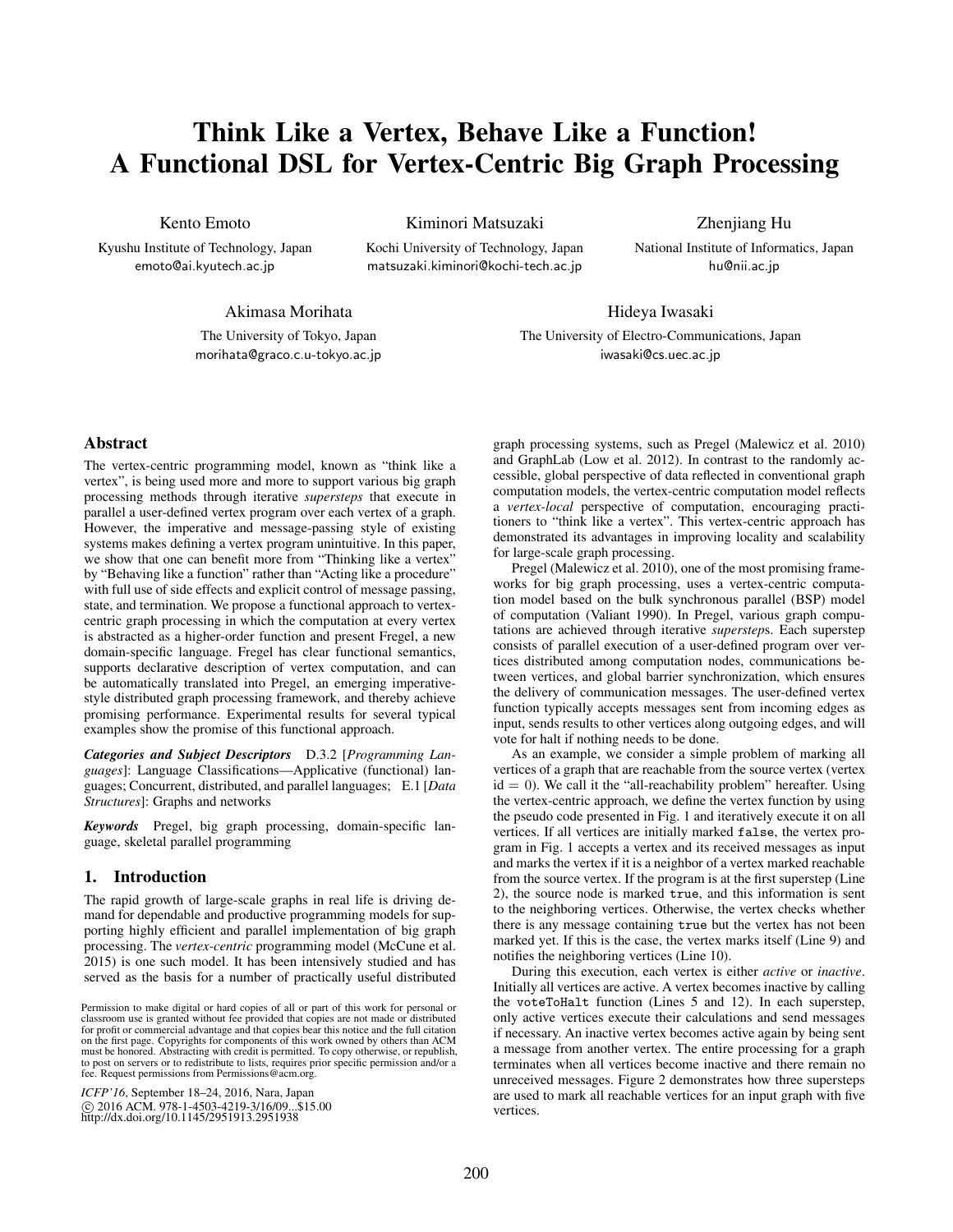```
1 vertex.compute(v, messages) {
 2 if(superstep == 0) {<br>3 v rch = v vid == 0
        v.rch = v.vid == 0;
4 if(v.rch) sendToNeighbors(v.rch);
 5 else voteToHalt();<br>6 } else {
      6 } else {
7 newrch = v.rch || or(messages);<br>8 if(newrch I = v rch) {
8 if(newrch != v.rch) {<br>9 v.rch = newrch;
9 v.rch = newrch;<br>10 sendToNeighbors
        sendToNeighbors(newrch);
11 }
12 \t\t voteToHalf();\mathcal{F}14 }
```
Figure 1. Pregel-like code for all-reachability problem.



Figure 2. Example of marking all reachable vertices using three supersteps (SSs); with the left being SS0, the middle being SS1, and the right being SS2.

Despite the power of the vertex-centric approach, the imperative and message-passing style of existing systems makes defining the vertex program unintuitive. We can see several problems from the program in Fig. 1.

- Full use of side effects. vertex.compute is a procedure rather than a function. It is imperative in the sense that it computes and passes important results through *side effects*, updating the local vertex value and sending information through implicit channels.
- Explicit message-passing. The behavior of vertex.compute is difficult to understand because it requires inferring backwardly the meaning of the input messages from how and what messages are sent (in the previous superstep) as defined in the body. This becomes more difficult as the vertex program gets bigger and more complex.

To see more problems, suppose that we want to mark the reachable vertices and stop when we have a sufficient number of them (say 100). For simplicity, we assume that there are more than 100 reachable vertices in the target graph. We call this the "100 reachability problem". At each superstep, we need to count the number of currently reachable vertices to determine whether we should go further or halt. To enable acquiring such global information, Pregel supports a mechanism called *aggregation*, which collects data from all active vertices and aggregates them by using a specified operation such as sum or max. Every vertex can use the aggregation result in the next superstep. By using aggregation to count the number of vertices that are marked true (Line 9), we can solve the 100-reachability problem by using the vertex program in Fig. 3. Note that aggregation should be done before the

```
1 vertex.compute(v, messages) {
 2 if(superstep == 0) {<br>3 v rch = v vid == 0
        v.rch = v.vid == 0;4 if(v.rch) sendToNeighbors(v.rch);
 5 else voteToHalt();<br>6 } else {
     6 } else {
 7 if(superstep % 2 == 1) {
 8 v.newrch = v.rch || or(messages)
9 aggregate("cnt", v.newrch ? 1 : 0);<br>10 } else f
        } else {
11 \text{cnt} = \text{read\_agg}("cnt");12 if (cnt > 100) {<br>13 voteToHalt():
             voteToHalt();
14 return;
\frac{15}{16}if(v.newrch != v.rch) {
17 v.rch = v.newrch;<br>18 sendToNeighbors(v
             sendToNeighbors(v.newrch);
19 }
\begin{matrix} 20 & 3 \\ 21 & 3 \end{matrix}}<br>}
22 \,
```
Figure 3. Pregel-like code for 100-reachability problem.

check for halting (Line 12). This order is guaranteed by using the odd supersteps to compute aggregation and the even supersteps to do checking (Line 7). The value of newrch is set in an odd superstep (Line 8) and read in the next even superstep (Line 17). Thus, we have to change newrch from a local variable in Fig. 1 to a member variable of a vertex in Fig. 3. This example shows an additional problem.

• Explicit state control. Because aggregation is used to acquire global information, programmers must explicitly assign states to supersteps so that different supersteps behave differently, resulting in dependency consistency between the local states and the global information.

In the program in Fig. 3, voteToHalt() is carefully used. On the one hand, all vertices marked true should be active because they should take part in the aggregation. On the other hand, they should finally vote to halt for termination. As a consequence, termination of the whole system is far from obvious. For instance, if we simply swapped the "if" statement in Lines 12-15 and the "if" statement in Lines 16–19, we would have a vertex program that continues marking even after finding *all* reachable vertices. This reveals the following problem.

• Explicit termination control. The complicated uses of the termination control statement voteToHalt() in the vertex program for explicitly stopping the vertex would make it hard to write a program that terminates appropriately.

Why do we have these problems? How can we avoid these problems? The explicit message-passing style could be avoided if we changed the thinking of vertex computation from passive action over the pushed messages to active computation on each vertex with peeking in neighboring vertices for information necessary for computation. This would change the vertex program from a procedure to a function, which is our solution to the problems.

Given this observation, here we show that one can benefit more from "Thinking like a vertex" by "Behaving like a function" rather than "Acting like a procedure" with full use of side effects and explicit control of message passing, state, and termination. We present a new functional model for vertex-centric graph processing and describe the design and implementation of Fregel, a functional domain-specific language (DSL), which not only supports declar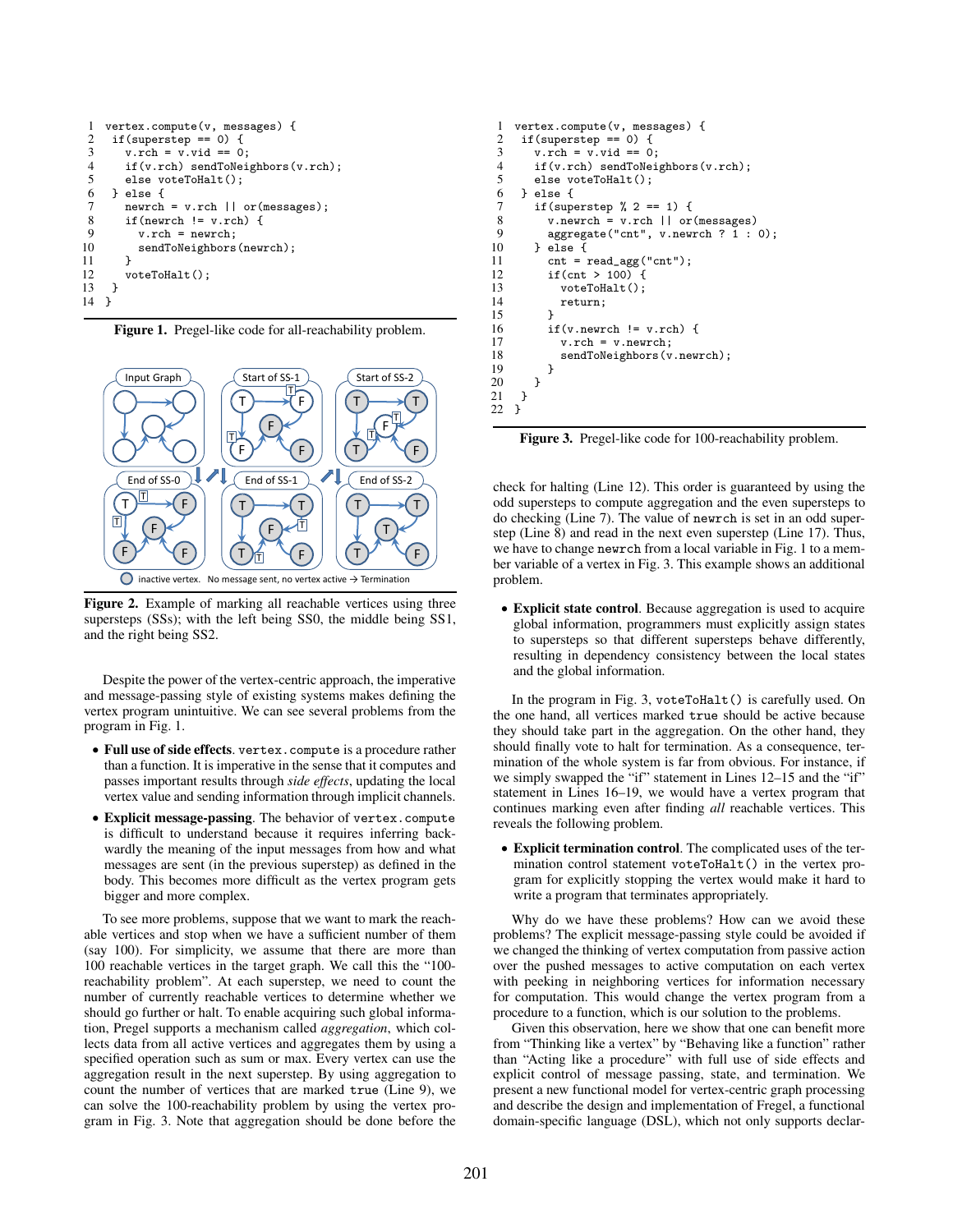ative description of vertex computation but can be automatically translated into code runnable on existing systems.

Our technical contributions can be summarized as follows.

Peek-based vertex-centric functional model. We abstract and formalize the Pregel computation as a higher-order function that captures the higher-level behavior of Pregel computation by using a recursive execution corresponding to dynamic programming on a graph (Section 2). In contrast to the traditional vertexcentric computation model, which pushes (sends) information from a vertex to other vertices so that the vertex computation can be done in the next superstep, our model is peek-based in the sense that a vertex peeks (receives) necessary information from other vertices to enable computation on the vertex at the current superstep.

Functional DSL for programming vertex-centric graph processing. We propose Fregel, a functional DSL for declarativestyle programming on big graphs that is based on the peeking-style vertex-centric model. It abstracts aggregation and communication by using comprehension with a specific generator. Fregel also encourages concise, compositional-style programming on big graphs by providing four higher-order functions on graphs. It allows arbitrary nesting of expressions that include operations over graphs, as opposed to having only one top-level graph-oriented computation in Pregel. Fregel is purely functional without any side effects. This functional nature enables various transformations during the compilation of Fregel programs. As Fregel is a subset of Haskell, it is possible to use Haskell tools to test and debug Fregel programs.

Implementation with promising performance. We show that a Fregel program can be compiled into a single Giraph<sup>1</sup> program with reasonable and promising performance. The compilation process is two-fold. First, given a Fregel program, normalization flattens the program's multiple uses of the graph higher-order functions into a single use of one general higher-order function. Then, code generation produces a Giraph program from the normalized Fregel program by simply mapping the general higher-order function to a single run of Giraph computation. This flattening is important for reasonable performance; a naive compilation that mapped each graph higher-order function to a single Giraph computation without flattening would suffer heavy start-up costs of multiple runs of Giraph computation. This compilation process frees programmers from the problematic programming burden, e.g., splitting supersteps into two modes (sending/referring data) for aggregation. We have implemented and tested our method with several nontrivial examples. The experimental results show the promise of our approach.

The organization of the rest of the paper is as follows. We start in Section 2 by presenting our peek-based functional model for vertex-centric computation and then abstract it as a higher order function. Next, we define Fregel, a functional DSL for declarativestyle programming on big graphs in Section 3, the normalization procedure in Section 4, and the automatic compilation in Section 5. Evaluation results are reported in Section 6. Related work is discussed in Section 7. Section 8 concludes with a summary of the key points and a look at future work.

To avoid confusion, we use this font to denote code fragments in Haskell and *this font* to denote those in Fregel except for some reserved words.

## 2. Functional Model for Pregel

We modeled the vertex-centric computation in Pregel as a higherorder function and designed Fregel, a functional DSL, on the basis of this model. In this section, we introduce our model by using the notation of Haskell.

In this paper, we impose the following restrictions on Pregel.

- Computation on a vertex does not change the shape of the graph.
- Each message is exchanged between two adjacent vertices directly connected by a directed edge.

A model with the latter restriction is called the GAS (gatherapply-scatter) model and is regarded as realistic (Bae and Howe 2015; Gonzalez et al. 2012; Sengupta et al. 2015). Under these restrictions, it impossible to represent algorithms that apply the pointer jumping technique to the graph. Nevertheless, we impose these restrictions because we want to establish the foundation for an appropriate model for Pregel.

## 2.1 Definition of Datatypes

First, we define the datatypes needed for our functional model. Let Graph a b be the type of graph for which the vertices have the type Vertex a b and the *incoming* edges have the type Edge a b. Graph a b is a list of vertices, each of which has the type Vertex a b. A vertex of type Vertex a b has a unique vertex identifier, a value of type a, and a list of incoming edges with type Edge a b. An edge of type Edge a b is a pair of the edge value of type b and the adjacent vertex connected by this edge.

```
data Vertex a b =
 Vertex \{ vid :: Int, val :: a, is :: [Edge a b] \}type Edge a b = (b, Vertex a b)
type Graph a b = [Vertex a b]
```
As an example, the lower-right graph (End of SS-2) in Fig. 2 can be defined by the following cyclic data structure, where v0, v1, v2, v3, and v4 are the upper-left, upper-right, lower-left, middle, and lower-right vertices, respectively. We assume that all edges have the value 1.

```
g :: Graph Bool Int
g = let v0 = Vertex 0 True []v1 = Vertex 1 True [(1, v0)]v2 = Vertex 2 True [(1, v0)]v3 = Vertex 3 True [(1, v1), (1, v2), (1, v4)]v4 = Vertex 4 False []
    in [v0, v1, v2, v3, v4]
```
## 2.2 Description of our Model

In vertex-centric parallel computation, each vertex periodically and synchronously performs the following processing steps, which we call a *logical superstep*, or *LSS* for short, in the rest of this paper.

- 1. Each vertex receives the data computed in the previous LSS from the adjacent vertices connected by incoming edges.
- 2. In accordance with the problem to be solved, the vertex does its computation by using the received data and the data it computed in the previous LSS. If necessary, the vertex acquires global information that is needed by using aggregation during its computation.
- 3. The vertex sends the results of the computation to all adjacent vertices along its outgoing edges. Every adjacent vertex receives the data in the next LSS.

An LSS is "logical" because it might contain aggregation and thus might be realized by more than one Pregel superstep.

We represent an LSS as a function and call it *LSS function*. As explained later, an LSS function does not explicitly describe sending and receiving data; instead it uses recursive calls on itself.

The arguments of an LSS function are an integer value (the *clock*), which represents the number of iterations of the LSS func-

<sup>&</sup>lt;sup>1</sup> an open source implementation of Pregel: http://giraph.apache.org/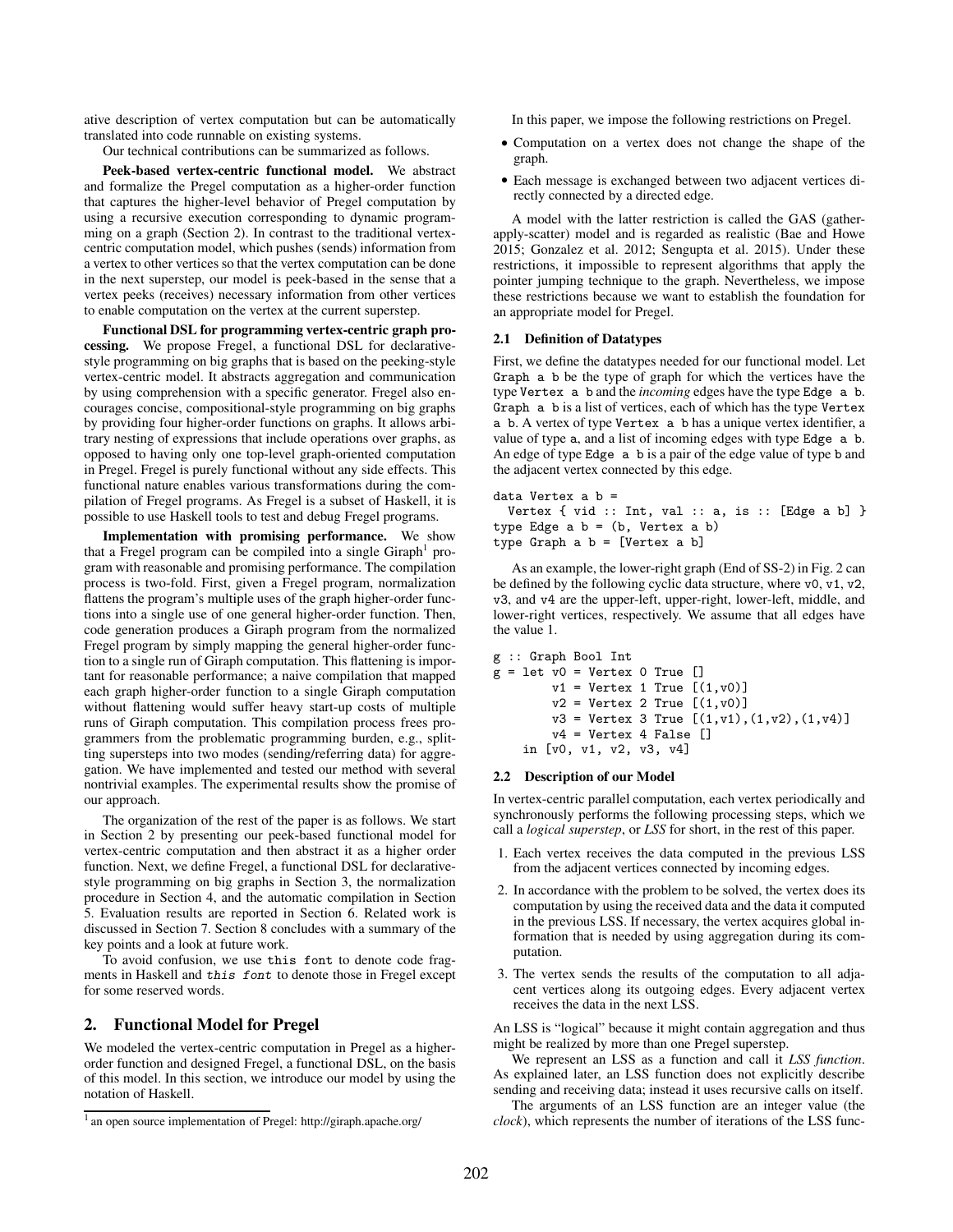tion, and the vertex on which the LSS function is repeatedly performed. Thus, the type of an LSS function is Int -> Vertex a b  $\rightarrow$  r, where r is the type of the result. Let lss be an LSS function. Then, lss 0 v represents the initial value of the computation on vertex v. In addition, lss t v for  $t > 0$  performs computation on vertex  $v$  at clock  $t$  by using its own result at clock  $t-1$ , i.e., 1ss  $(t-1)$  v, and every result at clock  $t-1$  of an adjacent vertex connected by an incoming edge, i.e.,  $\text{lss } (t-1)$  u, where u is the adjacent vertex. Such an LSS function can be characterized by two functions. One is an *initialization* function, which defines the behavior for  $t = 0$ , and the other is a *step* function, which defines the behavior for  $t > 0$ . On the basis of these two functions, a general form of LSS function, lssGen, can be defined as follows.

```
1ssGen :: (Vertex a b \rightarrow r) ->
             (r \rightarrow [(b,r)] \rightarrow Vertex a b -> r) ->
            Int \rightarrow Vertex a b \rightarrow r
lssGen f0 ft 0 v = f0 vlssGen f0 ft t v =ft (lssGen f0 ft (t-1) v)
      [(e, lsGen f0 ft (t-1) u) | (e,u) < - is v]v
```
An LSS function for a specific problem is defined by giving appropriate initialization and step functions, say init and step, as arguments to lssGen, i.e., lss = lssGen init step.

Let  $g = [v_0, v_1, v_2, \dots]$  be the target graph of the Pregel computation. The list of computation results of LSS function lss on all vertices in the graph at clock t is [lss t  $v_0$ , lss t  $v_1$ , lss t  $v_2$ , ...]. In addition, let makeGraph g  $[r_0, r_1,$  $r_2$ , ...] return a graph with the same shape as g for which the *i*-th vertex has the value  $r_i$  and the edges have the same values as those in g. Then, the infinite list of graphs

```
[makeGraph g [lss 0 v_0, lss 0 v_1, lss 0 v_2, ...],
makeGraph g [lss 1 v_0, lss 1 v_1, lss 1 v_2, ...],
makeGraph g [lss 2 v_0, lss 2 v_1, lss 2 v_2, ...],
. . .],
```
for which the t-th element corresponds to a graph constructed from the results of  $\text{1ss}$  on all vertices at clock  $t$ , represents infinite iterations of LSS function lss. The infinite list can be produced by using the following higher-order function pregelIter, which takes as its arguments initialization and step functions for lss and a target graph (a list of vertices).

```
pregelIter :: (Vertex a b -> r) ->
                (r \rightarrow [(b,r)] \rightarrow Vertex a b -> r) ->
                Graph a b -> [Graph r b]
pregelIter f0 ft g =map (\t t \rightarrow \t makeGraph g (map (lssGen f0 ft t) g))[0.1]
```
Though pregelIter produces an infinite list, we want to terminate its computation at an appropriate point and take the graph at this point as the final result. A typical termination point is when the computation falls into a steady state, after which the infinite list never changes. With this approach, letting fixedValue ::  $(Eq r, Eq b)$  =>  $[Graph r b]$  ->  $Graph r b$  return the graph of the steady state of a given infinite list, we can obtain the desired result by using fixedValue (pregelIter init step vs). Another potential termination condition is that the results of lss satisfy some condition. With this approach, we can use the higher order function untilValue :: (Graph r b -> Bool)  $\rightarrow$  [Graph r b]  $\rightarrow$  Graph r b, which takes a predicate function specifying the condition and returns the first graph that satisfies this predicate from a given infinite list.

Finally, we define pregelModel as the composition of a termination function and pregelIter.

```
1 reInit :: Vertex a b -> Bool
 2 reInit v = vid v == 03
 4 reStep :: Bool -> [(b, Boo1)] -> Vertex a b -> Bool<br>5 reStep p eqs y = p || or [a, b] (e q) \leq eqs ]
    restep p eqs v = p || or [ q | (e,q) <- eqs ]
 \frac{6}{7}7 reAllPregelModel :: Graph a b -> Graph Bool b
8 reAllPregelModel =<br>9 pregelModel reIn
       9 pregelModel reInit reStep fixedValue
10
11 re100PregelModel :: Graph a b -> Graph Bool b
12 re100PregelModel =
13 pregelModel reInit reStep
14 (untilValue ( > 100) . numTrueVertices))<br>15 where numTrueVertices ys = length (filter)
       where numTrueVertices vs = length (filter val vs)
```
Figure 4. Formulation of reachability problems in our model.

```
pregelModel :: (Vertex a b \rightarrow r) ->
                  (r \rightarrow [(b,r)] \rightarrow Vertex a b -> r) ->
                  ([Graph r b] \rightarrow Graph r b) ->
                  Graph a b -> Graph r b
pregelModel f0 ft term = term . pregelIter f0 ft
```
We regard the function pregelModel as representing Pregel's computation.

## 2.3 Simple Example

On the basis of the above model of Pregel, the reachability problems can be formulated as shown in Fig. 4, where reAllPregel Model is for the all-reachability problem and re100PregelModel is for the 100-reachability problem. We assume that numTrue Vertices returns the number of vertices with a value of True for the target graph. The only difference between these two solutions is the termination condition: the all-reachability problem formulation uses fixedValue while the 100-reachability problem one uses untilValue. Note that the LSS function characterized by reInit and reStep has no description for the aggregation that appears in the original Pregel code (Fig. 3).

The definitions in Fig. 4 are Haksell functions and thus can be executed in Haskell. However, executing reAllPregelModel or re100PregelModel is not efficient because there are many duplicate calls of the LSS function for the same arguments. Thus, in our model, we assume a *memorization* mechanism that prevents such duplicate executions.

## 2.4 Features of our Model

An LSS function defined in terms of lssGen has the form of *structural recursion* on the basis of the structure of the input graph. Although a graph has a cyclic structure, a recursive call of an LSS function does not cause an infinite recursion because a recursive call always uses the prior clock, i.e.,  $t-1$ . In addition, assuming a memorization mechanism, as mentioned above, allows us to consider that such a clock-decreasing recursive execution of an LSS function corresponds to performing *dynamic programming* on a graph.

In an LSS function, there is no explicit description of sending or receiving data between adjacent vertices. The original Pregel views data communication as *explicit-poking style* communication, in which a vertex sends data to an adjacent vertex along its outgoing edge. In contrast, our model views data communication as *implicitpeeking style* communication, in which a vertex peeks at data of an adjacent vertex connected by an incoming edge via an argument of the step function. Figure 5 illustrates the difference between these two view.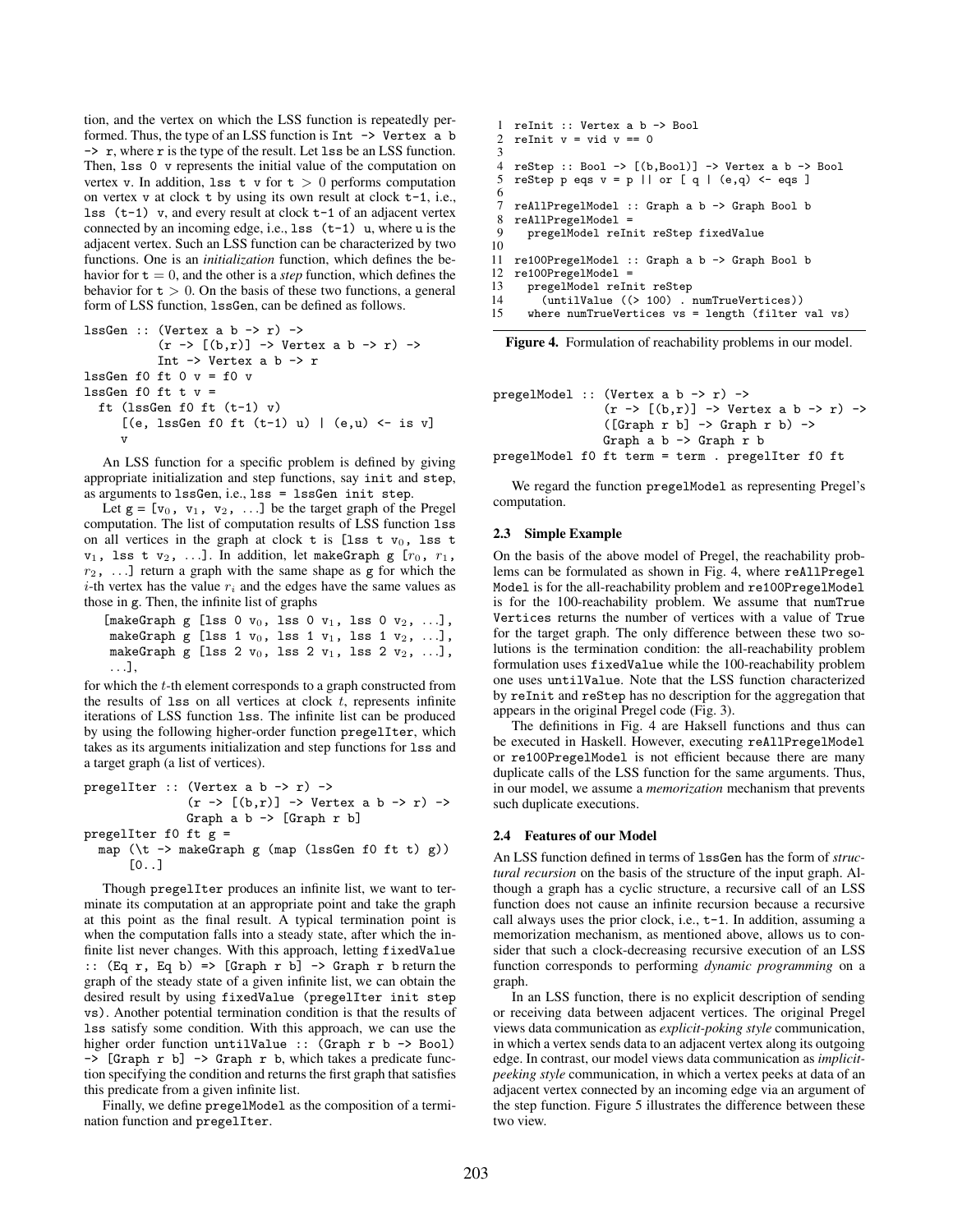

**Figure 5.** Views of communication. Data on  $u_1$  and  $u_2$  are being used in computation on  $v$ . In the original model, the initiators of the communication  $(u_1 \text{ and } u_2)$  are different from the consumer  $(v)$  while in our model, they are the same  $(v$  peeks at and uses the data).

In summary, our model solves the problems described in the Introduction.

- For the first problem (Full use of side effects), our model is purely *functional*; computation that is periodically and synchronously performed at every vertex is defined as an LSS function without any side effects that have the form of a structural recursion on the graph structure. The recursive execution of such an LSS function is regarded as dynamic programming on the graph on the basis of memorization.
- For the second problem (Explicit message passing), an LSS function has no explicit description of sending or receiving data between adjacent vertices. Instead, it uses recursive calls of the LSS function for adjacent vertices, which can be regarded as an implicit-peeking style of communication.
- For the third problem (Explicit state control), an LSS function describes a processing sequence that is unwillingly divided into small supersteps due to the BSP model's barrier synchronization.
- For the fourth problem (Explicit termination control), the entire computation for a graph is represented as an infinite list of resultant graphs in ascending clock time order. The LSS function has no description for the termination of the computation. Instead, termination is described by a function that appropriately chooses the desired result from an infinite list.

## 3. Fregel: A Functional DSL for Big Graphs

In this section, we introduce *Fregel*, a functional DSL for declarative style programming on big graphs. Fregel's computation is based on pregelModel discussed in Section 2.

#### 3.1 Main Features of Fregel

Fregel captures data access, data aggregation, and data communication in a functional manner and is equipped with four higher-order functions that support concise ways of writing various graph computations in a compositional manner. The main features of Fregel are summarized as follows.

First, Fregel abstracts access to vertex data by using *table*s indexed by vertices. The prev table is used to access vertex data (i.e., results of recursive calls of LSS function) at the previous clock  $t - 1$ . The **curr** table is used in the normalization of a Fregel program and is described in Sect. 4. These tables explicitly implement the memorization mentioned in Sect. 2. An index given to a table is not the identifier of a vertex or the position of a vertex

|   | proq $:=$ $f \, q = e$                                                                              |
|---|-----------------------------------------------------------------------------------------------------|
| e | $\mathbf{r} = \det \text{det}_1 \cdots \text{det}_n \text{ in } e$                                  |
|   | if $e_1$ then $e_2$ else $e_3$                                                                      |
|   | $f e_1 \cdots e_n$                                                                                  |
|   | comb [e   gen, e <sub>1</sub> , , e <sub>n</sub> ]                                                  |
|   | table v $\hat{H}$ $\hat{H}$ $\hat{d}_1$ $\hat{H}$ $\cdots$ $\hat{H}$ $\hat{d}_n$                    |
|   | <b>fregel</b> $f_1$ $f_2$ $tc$ $g$                                                                  |
|   | gmap $f$ $g$                                                                                        |
|   | gzip $g_1$ $g_2$                                                                                    |
|   | <b>giter</b> $f_1$ $f_2$ tc q                                                                       |
|   | $\text{decl}$ = $f x_1 \cdots x_n = e$                                                              |
|   | $\int f v$ prev curr = e                                                                            |
|   | gen $:= u \leftarrow g \mid (ed, u) \leftarrow \mathbf{is} v \mid (ed, u) \leftarrow \mathbf{rs} v$ |
|   | $table \quad := \quad prev \mid curr \mid val$                                                      |
|   | tc $:=$ <b>Fix</b>   Until $(\lambda q.e)$   Iter e                                                 |
| f | := variable representing a function / operator                                                      |
|   | $g$ := variable representing a graph                                                                |
|   | $u, v$ := variable representing a vertex                                                            |
|   | $ed$ := variable representing an edge                                                               |
|   | $\text{Hd}$ := field name                                                                           |
|   | $comb := \max  or  \cdots$                                                                          |

Figure 6. Core part of Fregel syntax.

in a list of incoming edges but is a vertex itself. This enables the programmer to write in a more "direct" style for data accesses.

Second, Fregel abstracts aggregation and communication by a *comprehension with a specific generator*. Aggregation is described by a comprehension for which the generator is the entire graph (list of all vertices) while communication with adjacent vertices is described by one for which the generator is the list of the adjacent vertices.

These features are the foundation of the functional model discussed in Sect. 2. In addition, Fregel is equipped with four higherorder functions for graphs that provide ways to concisely write various graph computations. Function fregel corresponds to functional model pregelModel shown in Sect. 2. Function gzip pairs values on every corresponding vertices in two graphs of the same shape, and gmap applies a given function to every vertex. Function giter abstracts iterative computation.

Moreover, a Fregel program can be run on Haskell interpreters like GHCi because Fregel's syntax follows that of Haskell. This feature is quite useful for testing and debugging a Fregel program. After testing and debugging, the Fregel program is compiled into a Pregel program for big graph processing. Note that the compiled Pregel program does not handle lazy evaluation.

In the following sections, we first introduce the core part of Fregel's language constructs and then explain Fregel programming by using specific examples. Fregel does not currently allow userdefined recursive functions.

#### 3.2 Fregel Language Constructs

A vertex in Fregel has two lists of edges: a list of incoming edges in the original graph and one of incoming edges in the reversed (transposed) graph. In the rest of paper, 'reversed edge' means an edge in the latter list (an incoming edge in the reversed graph is an edge produced by reversing an outgoing edge in the original graph). The latter list does not exist in the datatype for our functional model described in Sect. 2.1, but we decided to let every vertex have this list to make it easier for programmers to write programs in which part of the computation needs to be carried out on the reversed graph. An example is an algorithm for decomposing a directed graph into its strongly connected components, which is described in Sect. 3.6.

Figure 6 presents the core part of the syntax of Fregel. The tokens in bold-slant font are important reserved words in Fregel.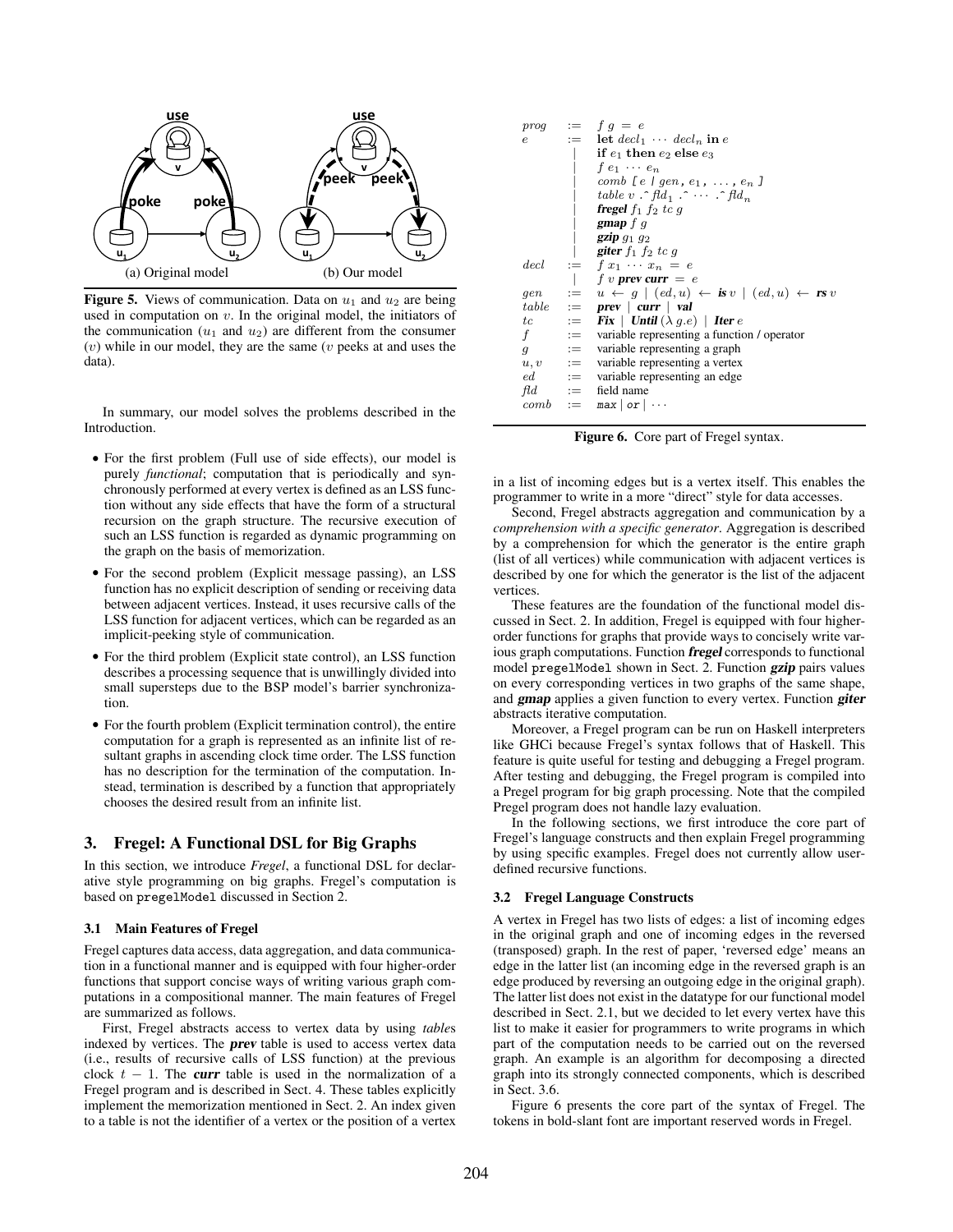A Fregel program defines a function that takes a single input graph and returns a resultant graph. An LSS function is abstracted as two functions: the initialization function and the step function. Since an LSS function returns multiple values in many cases, the programmer must often define a record for them ,and each vertex holds the record data. Fregel provides a concise way to access a record field.

The expressions in Fregel are standard ones in Haskell: a combine function applied to a comprehension with specific generators, table access on a vertex  $v$  followed by the field selection operator denoted by "*.^* "), and a graph expression with higher-order functions on graphs such as fregel. There are three generators in Fregel: a graph variable to generate all vertices, and is  $v /$  rs  $v$  to generate every pair of v's adjacent vertex u connected by an incoming or reversed edge and the value on this edge.

There are two kinds of definitions in let-expressions: ones for a definition of a normal function or constant including an initialization function and ones for a step function, which is the only higherorder function that a user can define. A step function takes two tables, **prev** and **curr**, as well as vertex  $v$ , which repeatedly executes the step function. There is another table **val** that is used to access the values in the input graph. There are three kinds of termination conditions for higher-order functions fregel and giter.

#### 3.3 Haskell Implementation of Fregel

As stated in Sect. 3.1, a Fregel program can be run on Haskell interpreters. We thus implemented Fregel as a library of Haskell. Though this Haskell implementation is used only in the testing and debugging phases during the development of a Fregel program, we present here to help the reader understand the behaviors of a Fregel program.

Figure 7 presents the core part of the implementation. The datatypes for graphs are the same as those described in Sect. 2.1 except that each vertex has a list of reversed edges in its record under the field name rs. The termination point is defined by the Termination type, where Fix means a steady state, Until means a termination condition specified by a function, and Iter specifies the number of iterations of LSS to perform. Function termination applies a given termination point to an infinite list of graphs.

The higher-order function **fregel** takes as its arguments an initialization function, a step function, a termination condition, and an input graph and returns the resultant graph after its pregel computation. The definition of fregel here differs somewhat from that of pregelModel because it has to implement the memorization mechanism. To do so, **fregel** uses two lists of computation results for all vertices, which are accessed via the vertex identifiers.

Function gmap applies the given function to every vertex in the target graph and returns a new graph with the same shape for which the vertices have the application results. This is simply defined in terms of makeGraph.

Function *gzip* is given two graphs of the same shape and returns a graph, for which each vertex has a pair of values that correspond to those of the vertices of the two graphs. A pair is defined by the Pair type, which has fst and snd fields. This function can be also defined in terms of makeGraph.

Function giter is given four arguments: init, iter, term, and an input graph. It first applies init to the input graph and then repeatedly applies iter to the result to produce a list of graphs. Finally, it uses term to terminate the iteration and obtain the final result. It can be defined by using a standard function, iterate.

#### 3.4 Examples: Reachability Problems

Our first example Fregel program is one for solving the allreachability problem (Fig. 8(a)). Since the LSS function for this problem returns a Boolean value indicating whether the vertex that

```
1 data Vertex a b = Vertex { vid :: Int, val :: a,
 2 is, rs :: [Edge a b] }
 3
 4 data Termination a =<br>5 Fix | Iter Int | Ilm
        Fix | Iter Int | Until (a \rightarrow Bool)
 6
 7 data Pair a b = Pair { fst :: a, fsnd :: b}
 8
9 termination :: Eq a => Termination a -> [a] -> a<br>10 termination Fix xs =
     termination Fix \overline{xs} =
11 fst . head . dropWhile (\{(a,b) \rightarrow (a /= b)) $<br>12 zin xs (tail xs)
12 zip xs (tail xs)<br>13 termination (Her m
     termination (Iter n) xs = head (drop n xs)
14 termination (Until p) xs =<br>15 head $ dropWhile (not
        head $ dropWhile (not . p) xs
\frac{16}{17}fregel :: (Vertex a b \rightarrow r) \rightarrow18 (Vertex a b -> (Vertex a b -> r) -><br>19 (Vertex a b -> r) -> r) ->
19 (Vertex a b \rightarrow r) \rightarrow 7) -> 20 Termination (Graph r b) ->
                     Termination (Graph r b) \rightarrow21 Graph a b \rightarrow Graph r b<br>22 freed init step term \sigma =22 fregel init step term g = 23 let rs0 = ma init g = 2323 let rs0 = map init g<br>24 f rs\_old = let rf rs_old = let rs_new =25 map (\forall v \rightarrow step \ v \ prev \ curr) g<br>
26 prev u = rs_old !! (vid u)
26 \begin{array}{ccc} 26 & \text{prev } u = rs\_old \text{ !!} \text{ (vid } u) \\ 27 & \text{curr } u = rs\_new \text{ !!} \text{ (vid } u) \end{array}curr u = rs_new !! (vid u)
28 in rs_new<br>29 rss = iterate f rs0
29 rss = iterate f rs0<br>30 in termination term (ma
        in termination term (map (makeGraph g) rss)
31
32 gmap :: (Vertex a b -> r) -> Graph a b -> Graph r b<br>33 gmap f g = makeGraph g (map f g)
     \text{gmap } f g = \text{makeGraph } g \text{ (map } f g)34<br>35
     gzip :: Graph a1 b \rightarrow Graph a2 b \rightarrow36 Graph (Pair a1 a2) b<br>37 gzip g1 g2 =
\begin{array}{r}\n 37 \\
 38 \\
 \text{makeGraph} \\
 \end{array}38 makeGraph<br>39 g139 g1<br>40 (z)(zipWith (\nu \ v \rightarrow Pair (val u) (val v)) g1 g2)41
42 giter :: (Eq r, Eq b) => (Vertex a b -> r) ->
43 (Graph r b \rightarrow Graph r b) \rightarrow 44 Termination (Graph r b) \rightarrow44 Termination (Graph r b) -><br>45 Graph a b -> Graph r b
45 Graph a b \rightarrow Graph r b 46 giter init iter term \sigma =giter init iter term g =47 let g0 = gmap init g<br>48 g = iterate ite
48 gs = iterate iter g0<br>49 in termination term gsin termination term gs
```
Figure 7. Haskell implementation of Fregel.

calls the LSS function is currently reachable or not, we define a record *RVal* that contains only this Boolean value at the *rch* field in this record.

The function *reAll* is the main part of the program, and it defines the initialization and step functions. The initialization function, *init*, returns an *RVal* record in which the *rch* field is *True* only if the vertex is the staring point (vertex identifier is zero). The vertex identifier can be obtained by using a special predefined function, vid. The step function, *step*, collects data at the previous clock from every adjacent vertex connected by an incoming edge. This is done by using the syntax of comprehension, in which the generator is is *v*. For every adjacent vertex *u*, this program obtains the result at the previous clock by prev *u* and accesses its *rch* field. Then *step* combines the results of all adjacent vertices by using the *or* function and returns the disjunction of the combined value and its own *rch* value at the previous clock.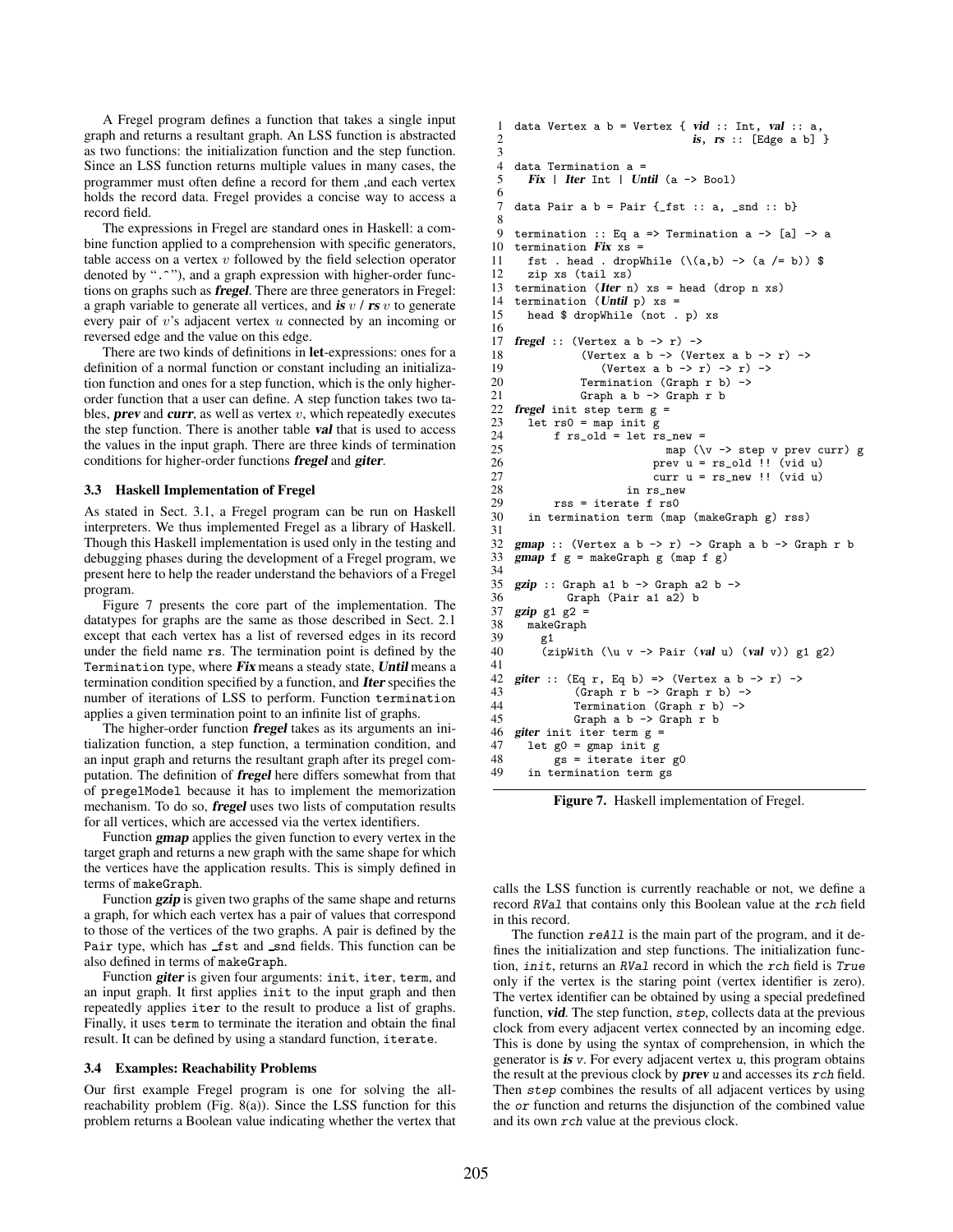```
1 data RVal = RVal { rch :: Bool } deriving Eq
2 reAll g =
3 let \text{init } v = \text{RVal} (vid v == 0)<br>4 step v prev curr =
4 step v prev curr =
5 let newrch = 6 prev v
                        6 prev v .^ rch ||
7 \qquad \qquad \text{or} \quad [ \text{prev } u \quad \hat{\ } \text{rch} \mid (\text{e, u}) \leftarrow \text{is } v \quad ]<br>8 in RVal newrch
               8 in RVal newrch
9 in fregel init step Fix g
```
(a) Program for all-reachability problem

```
1 data RVal = RVal { rch :: Bool } deriving Eq
2 re100 g =
3 let \begin{array}{c} \n\text{int } v = RVal \text{ (vid } v == 0) \\
\text{4} \n\end{array}4 step v prev curr =
            let newrch =
 6 prev v .^ rch ||
7 or [ prev u . ^ rch | (e, u) <- is v ]<br>8 in RVal newrch
            8 in RVal newrch
9 in fregel init step
           10 (Until
11 (\g -> sum [ 1 | u <- g, val u .^ rch ] > 100))
12 g
```
(b) Program for 100-reachability problem

Figure 8. Fregel programs for solving reachability problems.

```
1 data SVal = SVal { dist :: Int } deriving Eq
  2 sssp g =
3 let int v = SVal (if vid v == 0 then 0 else bigNumber)<br>4 step v prev curr =
4 step v prev curr =
5 let newdist =<br>6 prev v.
6 prev v .^ dist 'min'
              minimum [ prev u . \hat{i} dist + e | (e, u)\leftarrow is v]
8 in SVal newdist
    9 in fregel init step Fix g
```
Figure 9. Fregel program for single-source shortest path problem.

In *reAll*, *init* and *step* are given to the function fregel. Its third argument, Fix, specifies the termination point, and the fourth argument is the input graph.

Figure 8(b) presents a Fregel program for solving the 100 reachability problem. This program is almost the same as that in Fig. 8(a) except for the termination condition. The termination condition in Fig. 8(b) is Until, which corresponds to untilValue in our functional model. Until takes a function that defines the condition. This function gathers the number of currently reachable vertices by aggregation.

#### 3.5 Example: Single-Source Shortest Path

The next example is similar to the reachability computation, but it uses values on edges to find the shortest path length from the source vertex (0) to every vertex rather than simply detecting whether a vertex is reachable from the source vertex. Figure 9 presents the program. Its structure is the same as that shown in Fig. 8 (a). The LSS function for this problem returns the (tentative) shortest path length to the vertex from the source vertex, so record *SVal* for these return values consists of an integer field, *dist*. The step case of the LSS function uses values on edges, i.e., the first component *e* of the pair generated in the comprehension, to update the tentative shortest path length for a vertex, it takes the minimum of sums of the tentative shortest path length of every neighbor vertex (prev *u .^ dist*) and the edge length (*e*) from it. In general, an edge value can be a tuple of multiple values.

## 3.6 Example: Strongly Connected Components

As an example of using higher-order functions for graphs, Fig. 10 presents a Fregel program for solving the strongly connected components problem. The output of this program is a directed graph with the same shape as the input graph; the value on each vertex is the identifier of the component to which it belongs. This program is based on the min-label algorithm presented by Yan el al. (Yan et al. 2014).

This program repeats the following four operations until every vertex belongs to a component.

(1) Initialization. Every vertex for which its component have not been found yet sets the *notfound* flag value. This means that the vertex must participate in the following computations.

(2) Forward propagation. Each *notfound* vertex first sets its *minv* value to its own identifier. Then it repeatedly calculates the minimum value of its own (previous) *minv* value and the *minv* values of the adjacent vertices to obtain the minimum value of those that can be propagated to the vertex through the incoming edges. This is repeated until the computation falls into a steady state.

(3) Backward propagation. This is the same as forward propagation except that the direction of *minv* propagation is reversed; each *notfound* vertex updates its *minv* value through the reverse edges.

(4) Component detection. Each *notfound* vertex judges whether the results (identifiers) of forward propagation and backward propagation are the same. If they are, the vertex belongs to the component represented by the identifier.

The program in Fig. 10 has a nested iterative structure.

The outer iteration, which is described in terms of **giter**, repeatedly performs the above operations for the remaining subgraph until no vertices remain. In this outer loop, each vertex has a record *C* that has only the *sccId* filed. This field has the identifier of the component, which is the minimum identifier of the vertices in the component, or  $-1$  if the component has not been found yet.

In the processing of (1)–(4), each vertex has a record *MN* with two fields. The *minv* field holds the minimum of the propagated values, and the *notfound* field holds the flag value explained above. The initialization uses gmap to create a graph *ga*. There are two inner iterations: one is to perform forward propagation and the other is to perform backward propagation, both of which are described in terms of fregel. Both propagations take the same graph created in the initialization. Their results, *gf* and *gb*, are combined by **gzip** and passed to component detection, which is simply defined by **gmap**.

Generally, it is difficult to describe a computation that consists of multiple phases of different processing and / or iterative processing as a Pregel program. The four higher-order functions provided by Fregel abstract computations on graphs and thereby enable the programmer to write a program as a combination of these higherorder functions. This functional style of programming in Fregel makes it easier for the programmer to develop a complicated program, like one for solving the strongly connected components problem.

In the following section, we show that a Fregel program described as a combination of the four higher-order functions can be transformed into a Fregel program with a single fregel.

## 4. Normalization of Fregel Programs

A Fregel program can use the graph higher-order functions multiple times. In a naive compilation of such a program, the underlying Pregel system is invoked once for each use of a graph higher-order function. This is inefficient due to the high cost of starting up the Pregel system. To avoid this problem, we introduce a normalization process that transforms a Fregel program with multiple uses of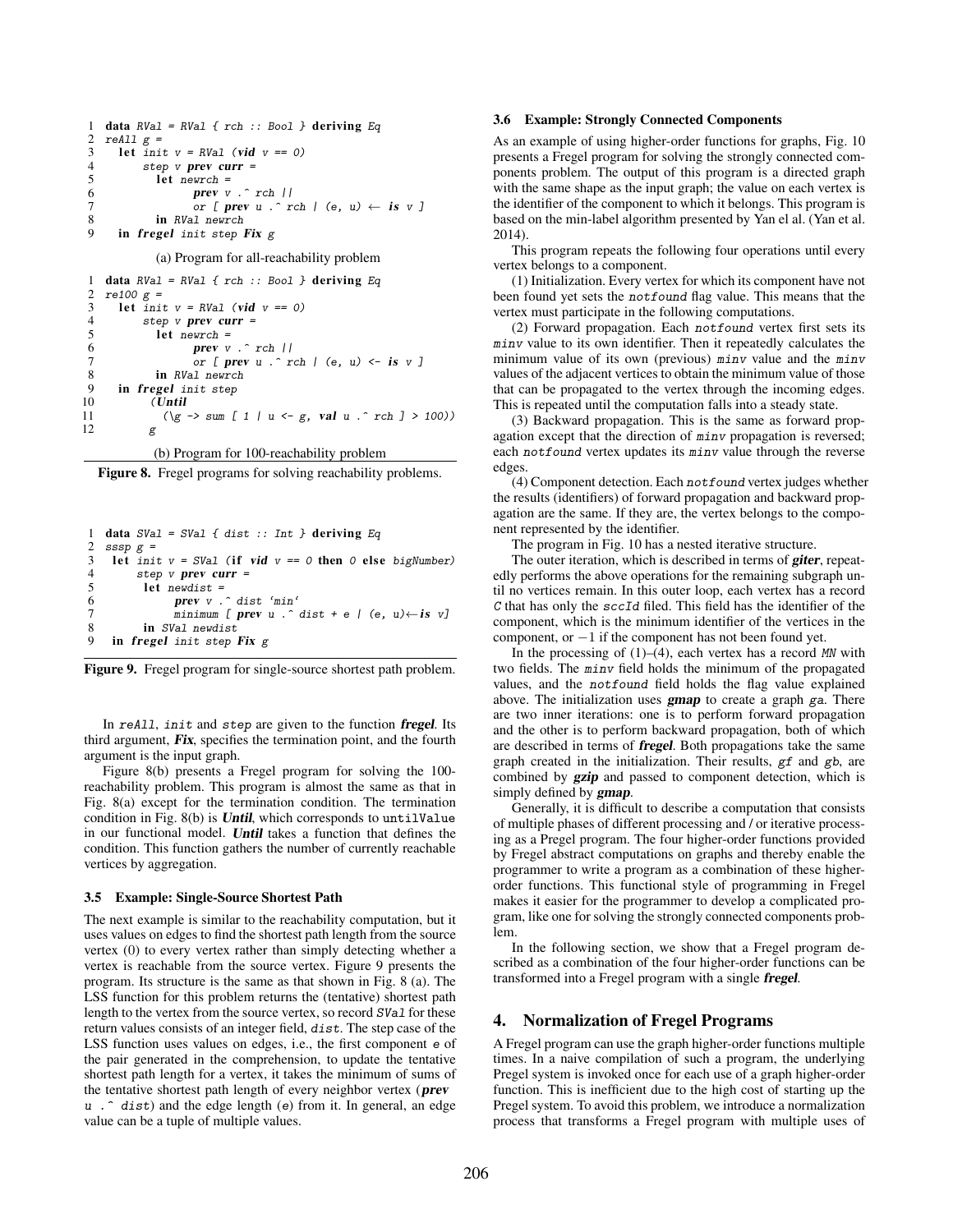```
1 data MN = MN { minv :: Int, notfound :: Bool } deriving Eq
2 data C = C { sccId :: Int } deriving Eq 3 scc \sigma =3 scc g =
4 let f\_init v = if val v \cdot \hat{ } sccId < 0 then MN (vid v) True else MN (val v \cdot \hat{ } sccId) False<br>5 f fw v prev curr =
5 f_fw v prev curr =
              let c' = (prev v . ^ minv) 'min' minimum [ prev u . ^ minv | (e,u) <- is v, prev u . ^ notfound ]
7 in if prev v . \hat{ }} notfound then MN c' (prev v . \hat{ }} notfound) else prev v 8 f by v prev curr =
            8 f_bw v prev curr =
9 let c' = (prev \ v \t .^r \min v) 'min' \minimm [prev \ u \t .^r \min v ] (e,u) < -rs \ v, \text{ prev } u \t .^r \text{ not found } ]<br>10 in if prev v \t .^r \text{ not found then } MN c' (prev \ v \t .^r \text{ not found}) \text{ else } prev \ v10 in if prev v . \degree notfound then MN c \degree (prev v . \degree notfound) else prev v
11 detect v = if val v \cdot \hat{i} fst \hat{j} minv  == val v \cdot \hat{j} snd \hat{j} minv then C (val v \cdot \hat{i} fst \hat{j} minv) else C (-1)
12 f0 \text{ } v = \text{val } v<br>13 \sec \text{Inner} 0 \text{ } v =13 sccInner0 v = C (-1)
14 sccInner g = let ga = gmap f_{\text{init}} g<br>15 of = fregel f0 f f
                                 15 gf = fregel f0 f_fw Fix ga
16 gb = fregel f0 f_bw Fix ga
17 gfb = gzip gf gb
18 g' = gmap detect gfb
19 in g'
20 gr = gi ter sccInner0 sccInner Fix g
       in gr
```
Figure 10. Fregel program for solving strongly-connected components problem.

graph higher-order functions into an equivalent Fregel program with a single use of **fregel**.

A normalized Fregel program uses fregel with Fix as its only use of a graph higher-order function in the following form.

$$
\begin{array}{c}\n1 \ \text{prog } g = \text{let } (\text{bindings}) \dots \\
2 \quad \text{in } \text{freqel init step Fix } g\n\end{array}
$$

Intuitively, normalization of a Fregel program means building a step function that *emulates* computation of the program. The step function is basically a *phase* transition machine. A phase corresponds to a use of a graph higher-order function in the program, and the step function in the phase runs the original step function used in the graph higher-order function. When the computation of the phase (the graph higher-order function) is finished, the step function moves to the next phase. The emulated computation runs on a *tupled* graph in which each vertex has a tuple of values of all graphs computed in the original program.

As our running example, we will use program *scc* shown in Fig. 10. Its normalized version is shown in Fig. 11.

#### 4.1 Normalization Algorithm

For brevity, we assume (1) that the result of a graph higher-order function is bound to a variable (i.e., A-normal form for graph expressions), (2) that variable names are unique throughout the program, (3) that **giters** use different step functions, (4) that userdefined functions are inlined in step functions, and (5) that the types of subexpressions are known. It is easy to satisfy these assumption by using standard techniques.

The normalization process consists of five steps, which are explained in the following sections.

#### 4.1.1 Enumerating Phases

The first step is to enumerate the phases corresponding to uses of graph higher-order functions. By the assumption, this simply means enumerating the variables of graph types. In the following explanation, we will use variables and phases interchangeably.

Let P be the set of phases:  $P = \{$  all variables of graph types  $\}$ . Since **giters** need special treatment later, we define a subset of  $P$ :  $I = \{ p | p \in P, p \text{ binds the **giter** result } \}.$ 

For scc in Fig. 10, we have  $P = \{gr, ga, gf, gb, gfb, g'\}$  and  $I = \{gr\}.$ 

#### 4.1.2 Building a New Record Type

The next step is to define a new record type, *ND*, for use in the normalized program. Here,  $vType(p)$  is the vertex type of a graph bound by variable p.

$$
\begin{array}{ll}\n\text{data} & \text{ND} = \text{ND} \{ \text{phase} :: \text{Int, ss} :: \text{Int} \} \\
& \cup \bigcup_{p \in P} \{ \text{dat}_p :: \text{vType}(p) \} \\
& \cup \bigcup_{p \in I} \{ \text{ss}_p :: \text{Int} \} \n\end{array}
$$

In the first clause, *phase* is used to hold the current executing phase (represented by an integer) and *ss* is used to count the number of supersteps in the phase. In the second clause, for each phase  $p$ ,  $dat_p$  is used to hold the result of the computation of phase  $p$ . The third clause is for uses of **giter**, in which  $ss_p$  holds the number of iterations of the **giter** bound by  $p$ .

The new record data for *scc* is shown at the head of Fig. 11.

#### 4.1.3 Building a Step Function and Termination Judgment for Each Phase

For all phase  $p$  in  $P$ , the normalized program needs two pieces of code: step function body  $step_p$  for implementing the computation in the phase and termination judgment expression  $f \exp_p$  for detecting the end of computation. These are built from components in the expression that  $p$  binds in the original program.

During the building process of  $\mathtt{step}_p$  and  $\mathtt{fexp}_p,$  **curr, prev,** and **val** used in the original components must be replaced with suitable counterparts. We define two substitutions,  $\sigma_{g_o,g_i}$  and  $\sigma'_{g}$ .

$$
\sigma_{g_o,g_i} = \{ \text{prev } x \mapsto \text{prev } x \cdot \text{`dat}_{g_o}, \text{curr } x \mapsto \text{curr } x \cdot \text{`dat}_{g_o} \}
$$
\n
$$
\sigma'_g = \text{if } g \text{ is the input for the whole program} \text{then } \{\}
$$
\n
$$
\text{else } \{ \text{val } x \mapsto \text{prev } x \cdot \text{`dat}_{g} \}
$$

Intuitively, these substitutions mean that data access to each graph in the original program is replaced with data access to its corresponding component in the tupled graph in the normalized program.

Since  $step_p$  and  $fexp_p$  depend on the expression p binds, we will explain the building process case by case.

## • Case of *p =* fregel *f0 ft tc g*

Here,  $\text{step}_p$  performs initialization using the original initialization function *f0* when the number of supersteps in this phase is 0 and then uses *ft* to proceed with the computation afterwards.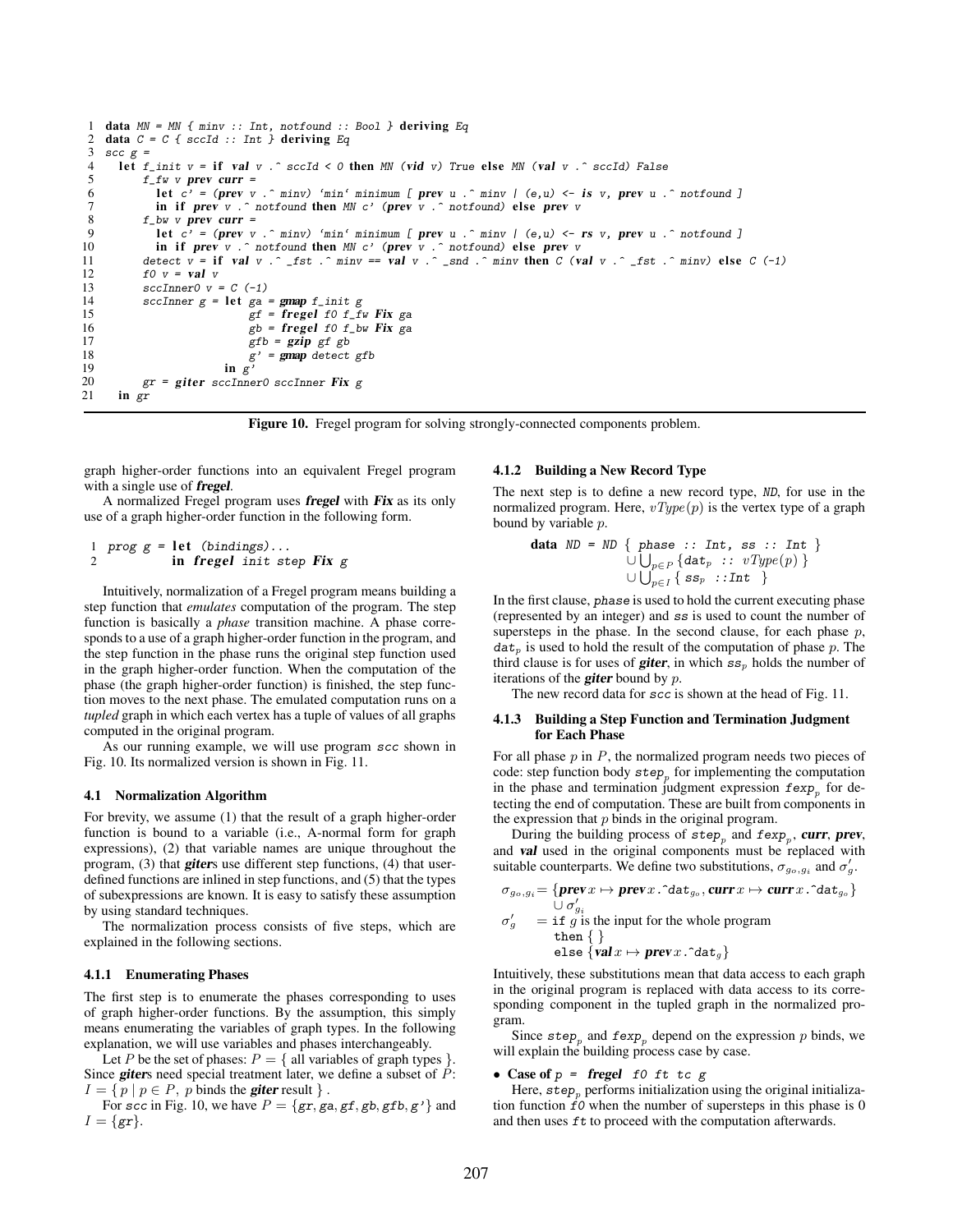```
1 data ND = ND { phase :: Int, ss :: Int,
2 dat_gr :: C, dat_ga :: MN, dat_gf :: MN, dat_gb :: MN, dat_gfb :: Pair MN MN, dat_g' :: C,
                     3 ss_gr :: Int} deriving Eq
 4 scc g =
 5 let step v prev curr = 6 let d_{\text{gT}} = if pre
 6 let d\_gr = if prev v . ^ phase == 1<br>7 then if prev v ^ ss or
7 then if prev \overline{v} . ^ ss_gr == 0 then C (-1) else prev \overline{v} . ^ dat_g'
                        else prev v . ^ dat_gr
9 d_{g} = \text{if } \text{prev } v \text{ .}^{\circ} \text{ phase } = 2<br>10 then if prev v . ^ dat_g
                        then if prev v . ^ dat_gr . ^ sccId < 0 then MN (vid v) True else MN (prev v . ^ dat_gr . ^ sccId) False
11 else prev v .^ dat_ga
12 d_gf = if prev v . ^ phase == 3
13 then if prev v \hat{s} as = 0 then prev v \hat{a} dat_ga 14
                             else
15 l e t c' = (prev v .^ dat_gf .^ minv) 'min'
16 minimum [ prev u .^ dat_gf .^ minv | (e,u) <- is v, prev u .^ dat_gf .^ notfound ]
17 in if prev v .^ dat_gf .^ notfound then MN c' (prev v .^ dat_gf .^ notfound) else prev v .^ dat_gf
18 else prev v .^ dat_gf
19 d_gb = if prev v . ^ phase == 4
20 then if prev \overline{v} . \hat{s} == 0 then prev \overline{v} . \hat{a} dat_ga else
21 else
22 l e t c' = (prev v .^ dat_gb .^ minv) 'min'
23 minimum [ prev u .^ dat_gb .^ minv | (e,u) <- rs v, prev u .^ dat_gb .^ notfound ]
24 in if prev v .^ dat_gb .^ notfound then MN c' (prev v .^ dat_gb .^ notfound) else prev v .^ dat_gb<br>25 else prev v .^ dat eb
25 else prev v . ^ dat_gb<br>26 d_gfb = if prev v . ^ phase ==
\frac{1}{26} d_gfb = if prev v .^ phase == 5 then Pair (prev v .^ dat_gf) (prev v .^ dat_gb) else prev v .^ dat_gfb<br>27 d_g' = if prev v .^ phase == 6
27 d_g' = if prev v .^ phase == 6
28 then if prev v .^ dat_gfb .^ _fst .^ minv == prev v .^ dat_gfb .^ _snd .^ minv
29 then C (prev v .<sup>\tilde{d}</sup> dat_gfb .\hat{d} _fst .\hat{r} minv) else C (-1)<br>30 else prev v .\hat{d} dat g'30 else prev v \cdot \hat{a}t_g'<br>31 pend = (prev v \cdot phase == 1
31 pend = (prev \ v \cdot^{\circ} phase == 1 \ & \& \text{prev} \ v \cdot \^{\circ} s = z \cdot \& \text{True})<br>32 \left| \begin{array}{cc} (prev \ v \cdot \^{\circ} phase == 2 \ & \text{blue} \end{array} \right)32 || (prev v .^ phase == 2 && True )
33 || (prev v .^ phase == 3 && prev v .^ ss > 0 && and [ prev u .^ dat_gf == curr u .^ dat_gf | u <- g ])
34 || (prev v .^ phase == 4 && prev v .^ ss > 0 && and [ prev u .^ dat_gb == curr u .^ dat_gb | u <- g ])
35 || (prev v .^ phase == 5 && True ) || (prev v .^ phase == 6 && True )
36 phase' = if pend then next (prev v . ^ phase) else stay (prev v . ^ phase)<br>37 ss' = if prev v . ^ phase > 0 kk prev v . ^ phase == curr v . ^ phase then
37 ss' = if prev v .<sup>^</sup> phase > 0 && prev v .<sup>^</sup> phase == curr v .<sup>^</sup> phase then prev v .<sup>^</sup> ss + 1 else 0<br>38 ss_gr' = if prev v .<sup>^</sup> phase == 1 then if pend then 0 else prev v .<sup>^</sup> ss_gr + 1 else prev v
38 ss\_gr' = \textbf{if } \textbf{prev } v \text{ .}^* \text{ phase} = 1 \textbf{ then } \textbf{if } \textbf{pend } \textbf{then } 0 \textbf{ else } \textbf{prev } v \text{ .}^* \textbf{ ss\_gr} + 1 \textbf{ else } \textbf{prev } v \text{ .}^* \textbf{ ss\_gr}<br>39 in ND phase' ss' d gr d ga d gf d gb d gfb d g' ss gr'
39 in ND phase' ss' d_gr d_ga d_gf d_gb d_gfb d_g' ss_gr'
40 init v = ND 1 0 (C 0) (MN 0 False) (MN 0 False) (MN 0 False) (Pair (MN 0 False) (MN 0 False)) (C 0) 0
41 in fregel init step Fix g
```


$$
step_p = \textbf{if } \textbf{prev} \ v . \text{ s s} == 0 \textbf{ then } \sigma_{p,g}(f0 \ v) \nelse \sigma_{p,g}(ft \ v \textbf{prev curl})
$$

Here, substitution expression  $\sigma_{p,g}(f \circ v)$  means applying the substitution after inlining the function call *f0 v*. Other substitutions are done in the same manner.

Here,  $f exp_p$  depends on the termination condition, *tc*. When *tc* is Fix, judgment is done by checking whether the value of this phase remains unchanged on all vertices during this superstep. Note that this check must be done after running the computation *ft* at least once. Note also that **curr**  $u \cdot \hat{a}$  dat<sub>p</sub> refers to the result of phase p computed in this superstep.

$$
f \exp_p =
$$
  
prev v .^ s s > 0 & &  
and [prev u .^ data\_p == curr u .^ data\_p | u <- g ]

When *tc* is **Iter** *n*, the judgment is done by checking whether the number of supersteps in the current phase is equal to *n*.

$$
f \exp_p = \text{prev} \ \text{v} \ \text{.}^{\sim} \ \text{ss} \ == \ \text{n}
$$

Similarly, when  $tc$  is **Until**( $\gtrsim$  -> exp), the condition expression becomes the judgment.

$$
\mathtt{fexp}_{p} = \sigma_{g}'(\mathtt{exp})
$$

• Case of *p =* gmap *f g*

Here  $\text{step}_p$  simply applies the original function  $f$ . Since  $\boldsymbol{gmap}$ does not need to be iterated, the termination judgment,  $f \exp_p$ , is always true.

$$
\begin{array}{rcl} \texttt{step}_p = & \sigma_{p,g}(f \texttt{ } \texttt{ } \texttt{v}) \\ \texttt{fexp}_p = & \texttt{True} \end{array}
$$

• Case of *p =* gzip *g1 g2*

Similar to the **gmap** case, here  $step_p$  simply pairs components corresponding to two graph variables *g1* and *g2*.

$$
\begin{array}{lcl} \texttt{step}_p = & \texttt{Pair (prev v .^data}_{g1}) \texttt{(prev v .^data}_{g2}) \\ \texttt{fexp}_p = & \texttt{True} \end{array}
$$

• Case of *p =* giter *f0 ft tc g*

Here,  $step_p$  performs initialization by using  $f0$  for the first arrival at this phase and copies values computed by *ft* afterwards. Note that  $\text{step}_p$  uses a specific counter  $\text{ss}_p$  (the number of arrivals at this phase) instead of the counter *ss* used in other cases. Here, *outputOf* ( $ft$ ) is the output variable of  $ft$ .

$$
step_p = \textbf{if } prev \ v . \text{ } \text{ss}_p == 0 \text{ then } \sigma_{p,g}(f0 \ v) \nelse \text{ } prev \ v . \text{ } \text{dat}_{outputOf(ft)}
$$

Similar to **fregel**, the termination judgment expression,  $f \exp_p$ , depends on the termination condition, *tc*. The difference is that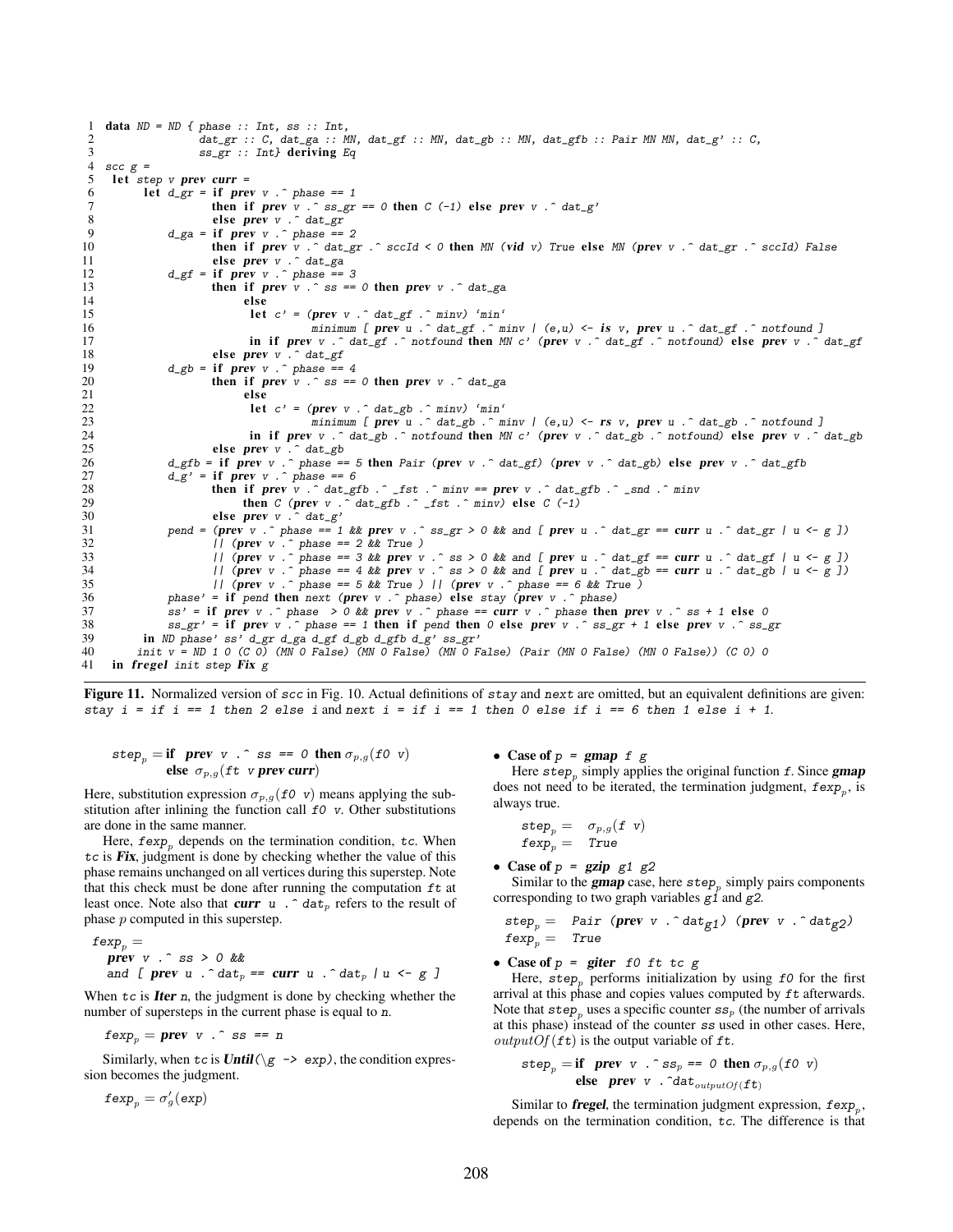

Figure 12. Phase transition machine for *scc*.

the specific counter  $ss_p$  is used instead of *ss*. When *tc* is **Fix**, the judgment is as follows.

 $fexp_n =$ prev *v .^ ss*<sup>p</sup> *> 0 &&*

and [ prev  $u \cdot \hat{a}$  *dat<sub>p</sub>*  $=$  **curr**  $u \cdot \hat{a}$  *dat<sub>p</sub>*  $| u \leq g$  ] Similarly, other cases are as follows.

$$
\begin{array}{lcl}\ntc = \textbf{Iter}\ n & \Rightarrow & fexp_p = \textbf{prev} \ v. \text{``ss}_p == n \\
tc = \textbf{Until} \ (\text{``g \to exp)} \ \Rightarrow \ fexp_p = \sigma'_g(exp)\n\end{array}
$$

#### 4.1.4 Building a Phase Transition Machine

Now we define a phase transition machine by using two functions: One is  $next :: P \rightarrow P$  to indicate what phase will be executed next when the computation of the current phase terminates (i.e., when the termination judgment expression returns *True*), and the other is  $\text{stay} :: P \rightarrow P$  to indicate what phase will be executed to continue the computation in the current phase (i.e., the *False* case). Basically,  $stay p = p$  for most phases, but for phases binding giters, *stay* returns another phase because the computation in such a giter phase consists of a chain of other phases.

Here, *next* is defined as the union of topological sorts done using the dependencies of graph variables in each graph function (i.e., function receiving a graph to return a graph; being the whole program or used by **giters**). In addition,  $next(outputOf(\text{ft})) = p$ when *p* binds a giter expression, i.e., *p =* giter *f0 ft tc g*.

Here, *stay* is basically defined by  $stay p = p$ . An exception is that, for  $p =$  giter *f0* ft tc g, it is defined as  $stay(p) =$ the first variable in the topological sort in *ft* .

For example, *next* and *stay* for *scc* are given as follows. From the topological sort in  $scI$ *nner*, we have  $next(ga) = gf$ ,  $next(gf) = gb$ ,  $next(gb) = gfb$ ,  $next(gfb) = g'$ . Since *gb* and *gf* have no dependency, we can swap them. In addition, because *gr* binds a **giter** expression, we have  $next(g') = gr$ . Similarly, we have  $stay(gr) = ga$ . The rest of *stay* is given by  $stay(p) = p$ . Figure 12 shows phase transition using these functions.

#### 4.1.5 Building a Normalized Program

A normalized program is built by using the components built so far. For simplicity, let phases  $p \in P$  be represented by different integers in  $\{1, \ldots, |P|\}$  and introduce a special phase 0 to indicate the end of computation. In addition, let  $stay(0) = 0$  and  $next(q) = 0$  for the output graph variable  $g$  in the original program, and also let the **giter** phase set I be  $\{i_1, \ldots, i_{|I|}\}.$ 

Figure 13 shows a template of a normalized program. The main part is the step function to emulate the original computation. It runs one of the step function bodies  $step_p$  in accordance with the current phase prev *v .^ phase*. The phase transition is controlled by the termination judgments,  $f \exp_p$ , and the transition functions, *next* and *stay*. Note that the step function returns the same value as the input once prev *.^ phase* becomes 0, and



Figure 14. Flows of Fregel program compilation and interpretation (GHOF: graph higher-order function).

then the computation terminates. The initialization function *init* simply initializes the current phase *phase* to 1, the counters *ss*,  $ss_{i_1}^{\prime\prime},\ldots,ss_{i_{|I|}}^{\prime}$  to 0, and the other components for graph variables to their default values (e.g., 0 for integer components). The normalized program in Fig. 11 is an instance of the template.

#### 4.2 Optimization in Normalization

For brevity, the transformation explained so far disregards the efficiency of the normalized program and introduces much redundancy. We can perform optimization to reduce the redundancy.

An easy optimization deals with redundancy related to the emulation of gzips. Instead of creating a pair to emulate gzip, we can supply its components directly to its consumers. For example, in the normalized program in Fig. 11, prev *.^ dat\_gfb .^ \_fst* and **prev** . ^ dat\_gfb . ^\_snd in line 28 can be replaced with prev *.^ dat\_gf* and prev *.^ dat\_gb* , respectively.

Another simple optimization is to fuse a **gmap** into another higher-order function when it is the only consumer of the **gmap**'s output. These are typical fusion transformations in functional programming. They can reduce the size of the tupled graph and the number of phases (supersteps), thereby improving the efficiency of the normalized program.

In addition, we can run multiple independent phases simultaneously to reduce the total number of supersteps although the phasetransition machine explained so far runs only one phase at a time for simplicity. In the BSP model, the number of supersteps has the greatest effect on efficiency. For example, *gf* and *gb* in *scc* are independent, so they can be run simultaneously.

# 5. Compiling Fregel Programs into Giraph Code

We have developed a prototype system for compiling Fregel programs into Giraph code (Giraph is a widely-used open-source Pregel-like framework). In this section, we briefly describe how the normalized Fregel program is compiled into a Giraph program. Since we do not use any Giraph-specific features in our prototype system, we can implement it in other Pregel-like frameworks. The whole flow of the Fregel compiler is shown in Fig. 14.

After normalization in the previous section, the normalized program is compiled using the following steps.

- 1. Unwind the (circular) dependencies
- 2. Split an LSS function into physical supersteps
- 3. List the fields for vertices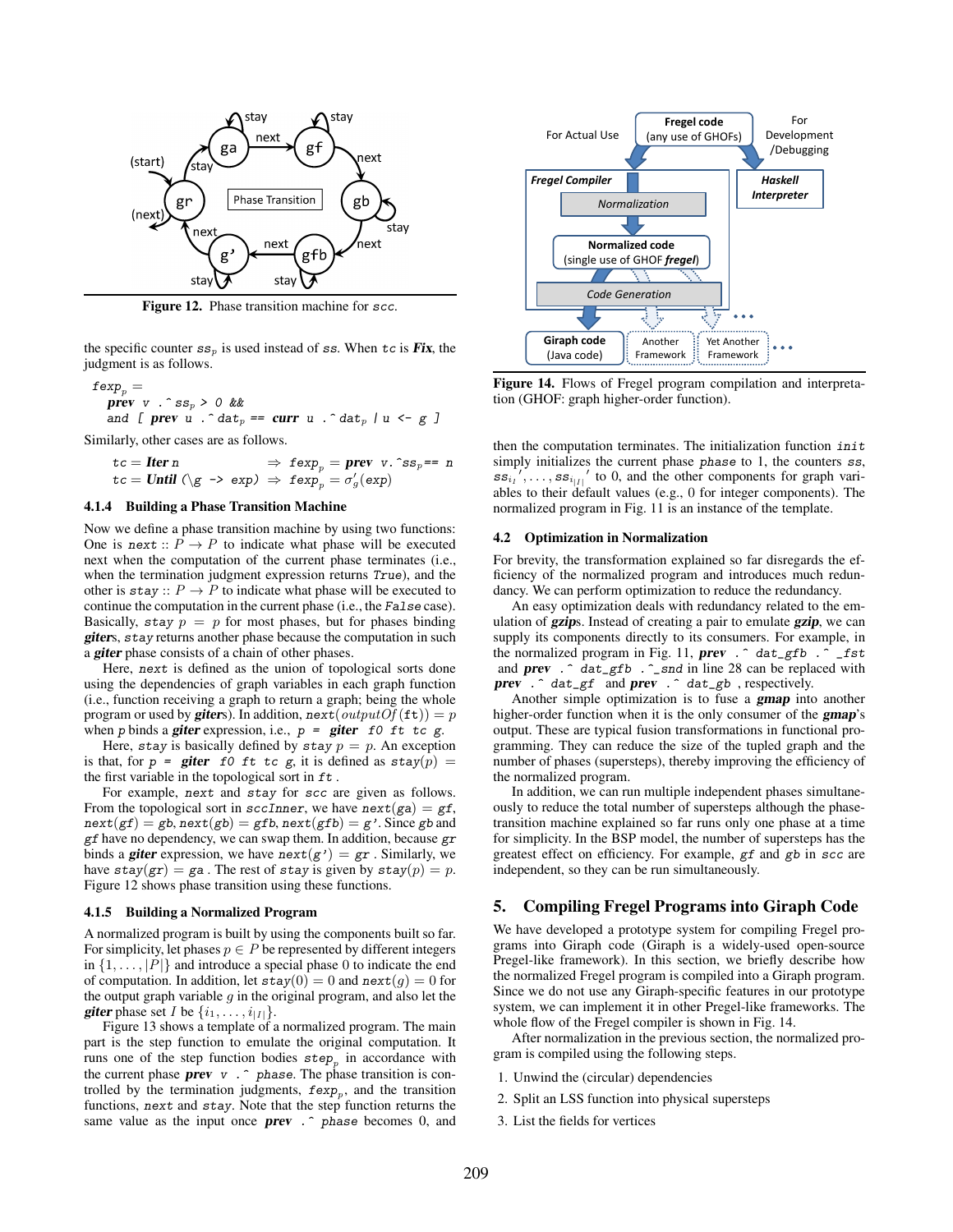```
1 prog g = let step v prev curr =
 2 let d_1 = if prev v .^ phase == 1 then step_1 else prev v .^ dat_13 \cdot \cdot \cdot = \sin \theta4 d<sub>|P|</sub> = if prev v .^ phase == |P| then step<sub>|P|</sub> else prev v .^ dat<sub>|P|</sub>
 5 pend = (prev v . \hat{p} phase == 1 && fexp<sub>1</sub>) || \cdots || (prev v . \hat{p} phase == |P| && fexp<sub>[P]</sub>)
6 phase' = if pend then next (prev v .^ phase) else stay (prev v .^ phase)<br>
ss' = if prev v .^ phase > 0 && prev v .^ phase == curr v .^ phase then
                           ss' = if prev v .^ phase > 0 && prev v .^ phase == curr v .^ phase then prev v .^ ss + 1 else 0
 8 ss_{i_1} = if prev v . \cap phase == i_1 then if pend then 0 else prev v . \cap ss<sub>i<sub>1</sub></sub> + 1 else prev v . \cap ss<sub>i<sub>1</sub></sub>
9 \cdots ---snip<br>10 \cdots in ND phase':
10 in ND phase' ss' d_1 \cdots d_{|P|} ss_{i_1}' \cdots ss_{i_{|I|}}'11 \text{init } v = \text{ND } 1 \text{ } 0 \text{ } \dots \text{ } 0 \cdots \text{ } 012 in fregel init step Fix g
```
Figure 13. Template of normalized Fregel program.

4. List the comprehensions and convert them to communication

5. Generate code for the vertex.compute function

## 5.1 Unwind Dependencies

As we mentioned in Sect. 3.1, the syntax of Fregel follows that of Haskell. Since the compiled Giraph program (written in Java) is not evaluated in a lazy manner, we first rearrange the let-bindings so that we can evaluate them in order.

As a running example of the compilation, let us consider the following fragment of a Fregel program. The curr table is used here to access the vertex data at the current clock. Note that the curr table could be introduced in the normalization of Fregel programs even though user-defined Fregel programs do not have it.

```
1 data RVal = RVal { rch :: Bool, spl :: Bool }
2 ...
3 let newv = prev v \cdot \hat{r} rch || neighbor<br>4 neighbor =
         4 neighbor =
5 or [prev u . \int rch | (e, u) \leftarrow is v]
6 \begin{array}{lll} \text{aggv} = \text{and} & \text{curr } u \quad \text{rch} \mid (e, u) <-g \end{array}<br>
7 supplement = neighbor && aggy
          7 supplement = neighbor && aggv
8 in RVal { newv, supplement }
```
Thanks to the lazy evaluation mechanism in Haskell, this program runs correctly although the value curr *u .^ rch* is set in the last constructor. To make this program executable Without lazyevaluation mechanism, we decompose the constructor into substitutions and arrange the let-bindings. The result of this rearrangement is as follows.

```
1 neighbor = or [prev u . \hat{r} rch | (e, u) \hat{r} is v]
2 newv = prev v .^ rch || neighbor
3 curr v .^ rch = newv
4 aggv = and [curr u .^ rch | (e, u) <- g]
5 supplement = neighbor && aggv
6 curr v .^ spl = supplement
```
## 5.2 Split LSS Function into Physical Supersteps

The comprehensions in Fregel programs correspond to communication via messages in Giraph programs. Under the restriction of the BSP model that the messages are available only in the next superstep, we cannot compute some value and use it through communication in a single superstep. Such a situation happens when Fregel programs access to the curr table, so we split the LSS function into multiple supersteps. We call them *physical* supersteps (PSSs) to clarify the superstep in Giraph programs.

In our running example, the value curr *v .^ rch* is set and then used in the following comprehension. Therefore, we split the LSS function into two physical supersteps as follows.

 $1$   $-$  PSS1 2 *neighbor = or [prev u .*  $rch$  | (e, u) <- is v]

```
3 newv = prev v .^ rch || neighbor
  curr v \cdot^{\hat{}} rch = newv
5
6 - PSS27 aggv = and [curr u .^ rch | (e, u) <- g]
8 supplement = neighbor && aggv
9 curr v .^ spl = supplement
```
Note that the variable neighbor is defined in PSS1 and used in PSS2. In the following step, we will add those variables that are used over physical supersteps as the fields of vertices to remember the values.

#### 5.3 List the Fields for Vertices

In the third step, we list the fields that a vertex should have. A vertex should have the following fields to compute the compiled Giraph program:

- phase (v.phase),
- step count in phase  $(v, ss)$ ,
- iteration count for each phase that comes from giter,
- fields of records in the Fregel program, and
- variables that are used over physical supersteps.

## 5.4 List the Comprehensions and Convert them to Communication

In the fourth step, we list up the comprehensions and convert them as follows.

- For each comprehension with a generator for incoming edges  **or reversed edges**  $**(rs)**$ **, we add message senders in the pre**vious superstep and message handlers in the current superstep.
- For each comprehension with a generator for the entire graph, we add an aggregation call in the previous superstep and its reader in the current superstep.

In our running example, we have two comprehensions: one is converted into message sending and handling, and the other is converted into aggregation.

```
\frac{1}{2} = PSS0<br>2 sending
  2 sending prev u .^ rch through outgoing edges
3
4 -PSS1
5 neighbor = or [messages]
6 newv = prev v .^ rch || neighbor
 7 curr v .^ rch = newv
 8 aggregate curr u .^ rch
9
10 - PSS211 aggv = getAggregatedValue
  12 supplement = neighbor && aggv
13 curr v .^ spl = supplement
```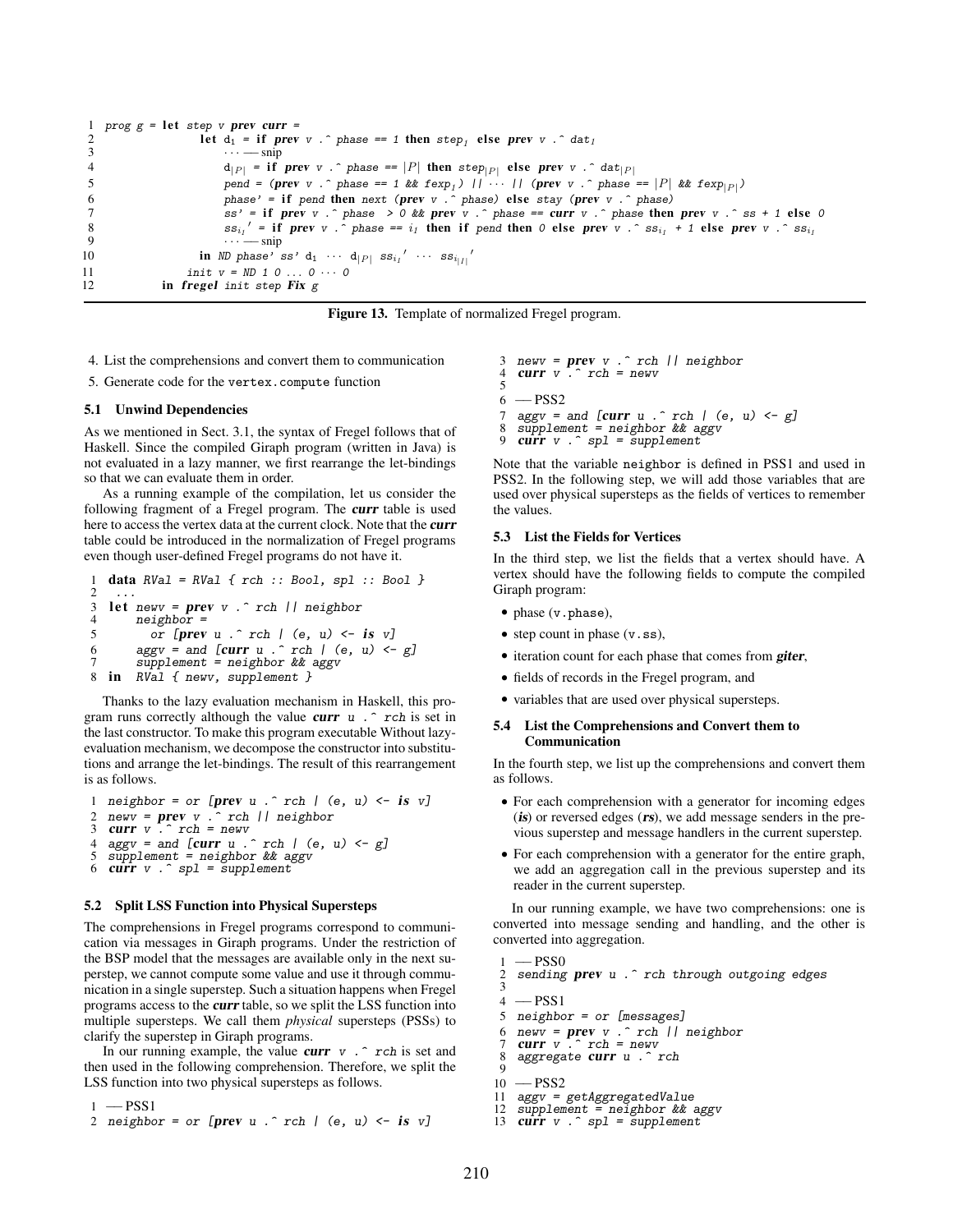| <b>Table 1.</b> Results on a PC cluster |                    |       |       |       |           |        |            |               |
|-----------------------------------------|--------------------|-------|-------|-------|-----------|--------|------------|---------------|
|                                         | execution time (s) |       |       |       | number of | total  |            |               |
|                                         | $P=1$              | $P=2$ | $P=4$ | $P=8$ | $P=12$    | $P=16$ | supersteps | messages (MB) |
| Single-source shortest path (rand-s)    | 294.8              | 137.4 | 63.53 | 35.33 | 25.40     | 26.86  | 58         | 4.762         |
| Single-source shortest path (rand-d)    | N/A                | N/A   | 391.8 | 192.1 | 150.8     | 135.1  | 50         | 40,810        |
| Densest subgraph (rand-s)               | 95.94              | 52.11 | 31.17 | 19.60 | 16.16     | 13.91  | 185        | 389           |
| Strongly connected components (rand-s)  | 404.7              | 160.0 | 73.07 | 41.00 | 30.53     | 28.32  | 58         | 4,622         |

In Giraph, and most Pregel-like systems, we should specify a single class for the messages. After listing all the messages, we generate a class that consists of a tag and those message values.

#### 5.5 Generate Code for the vertex.compute Function

Finally, we generate the vertex.compute function of Giraph programs. The outline of the generated function is as follows.

```
1 public void compute(Vertex<...> vertex,
 2 			Iterable<MyMessage> msgs) {<br>3 		MyVertex v = vertex.getValue();
 3 MyVertex v = vertex.getValue();<br>4 if (getSuperstep() == 0) {
 4 if (getSuperstep() == 0) {<br>5 // initializing phase and step
           // initializing phase and step
 6 v.phase = new IntWritable(0);
 7 \t v.ss = new IntWriteble(0);<br>8
 \begin{matrix} 8 \\ 9 \end{matrix}9 switch (v.phase.get()) {<br>10 case 0: {
10 case 0: {<br>11 switch (
           switch (v.ss.get()) {
12 case 0: {<br>13 // code f
13 // code for init-function for phase 0<br>14 v.ss = new IntWritable(1):
              v.ss = new IntWriteble(1);15 } break;
16 case 1: {<br>17 // code 1
17 // code for judging termination<br>18 if (...) { vertex.voteTol
18 if (...) { vertex.voteToHalt(); return; }<br>19 // code for phase transition
19 // code for phase transition<br>20 if (\dots) { v. phase = 1
20 if (...) { v.phase = new IntWritable(1);<br>21 return; }
21 return; }<br>22 \ldots22 ...<br>23 } bre
23 } break;<br>24 case 2:
24 case 2: {<br>25 // handli
              // handling (received) messages
26 for (MyMessage msg : msgs) { ... }<br>27 // computation in LSS function
              27 / / computation in LSS function
28<br>29
29 \frac{1}{2} // sending message for next superstep<br>30 \frac{1}{2} undate y ss
30 / / update v.ss
           31 } break;
32
33 }<br>34 y
    vertex.setValue(v);
35 }
```
After the preparation described in Sections 5.1–5.4, each line in the Fregel program is basically translated into a few lines of Java programs.

## 6. Evaluation

#### 6.1 Performance and Overhead on a PC Cluster

To evaluate the performance of the code compiled from Fregel programs, we conducted several experiments on a PC cluster for three target problems.

- Single-source shortest-path problem (Figure. 9)
- Densest subgraph problem: for this problem (Bahmani et al. 2012), it is easy to write a sequential program and nontrivial to write a Pregel program.
- Strongly connected components problem (in Sect. 3.6)

The data we used were two randomly generated graphs: "rand-s" had  $|V| = 1 \times 10^6$  vertices and  $|E| = 1 \times 10^7$  edges, and "rand-d" had  $|V| = 1 \times 10^6$  vertices and  $|E| = 1 \times 10^8$  edges.

The hardware environment of a PC cluster consisted of 16 PCs connected by Gigabit Ethernet, where each PC had an Intel Core i5 CPU (Core i5-2500 in 9 PCs and i5-760 in 7 PCs), 8 GB of memory, and a 128 GB SSD. The versions of the OS, Java, Hadoop, and Giraph were Ubuntu 14.04.3 LTS, 1.8.0 66, 0.20.203.0, and 1.2.0- SNAPSHOT, respectively.

Table 1 shows the execution times excluding the initial arrangement of vertices and output, the number of supersteps, and the total size of messages for each run. These numbers are the mediums among five runs for each set of parameters.  $P$  is the number of worker nodes involved in the parallel computation. All these compiled code ran in a reasonable time, and resulted in parallel speedups with the increase of worker nodes.

We expected factors of the overheads of compiled code to be (1) the larger vertices, (2) the more message communication, (3) the increase of supersteps, and (4) missing voteToHalt during the computation. To analyze the overhead of generated code from Fregel, we also executed several hand-written programs for the singlesource shortest-path problem and the densest subgraph problem.

For the single-source shortest-path problem, we used the following six programs: (a) a hand-written code similar to that in the original Pregel paper (Malewicz et al. 2010), (b) the same algorithm as the hand-written code except for the generated class for vertices, (c) the same algorithm as the hand-written code except for the generated classes for vertices and messages, (d) a modified algorithm so that it has the same number of supersteps as the compiled code, (e) the modified algorithm that uses no voteToHalt until reaching a fixpoint, and (f) the modified algorithm in which all the vertices always send messages to neighbors. Table 2 shows the execution times, number of supersteps, and the total size of messages for these programs. We can see from the difference between (b) and (c), and between (e) and (f), that the total size of messages is the main overhead of the generated code from Fregel. The increase of supersteps between (c) and (d) also slows down the computation (20–40% in this case). Compared to these overheads, the larger vertices and the missing voteToHalt affect the performance only a little.

For the densest subgraph problem, we used the following four programs. (a) a carefully hand-written code so that the number of supersteps and messages are minimized<sup>2</sup>; (b) the same algorithm as the hand-written code except for the generated class for vertices; (c) the same algorithm as the hand-written code except for the generated class for vertices and messages; (d) a modified algorithm so that it has almost the same number of supersteps as the compiled code. Table 2 shows the execution times, number of supersteps, and the total size of messages for these programs. We can also see in these results that the size of messages affects the performance a lot. In addition, the difference between (c) and (d) for the increase of supersteps and the difference between (d) and Fregel are not negligible: we consider the reason of these overheads is in quite a

 $2$ This does not utilize voteToHalt during the computation. We require a mechanism that activates all the inactive nodes to utilize voteToHalt.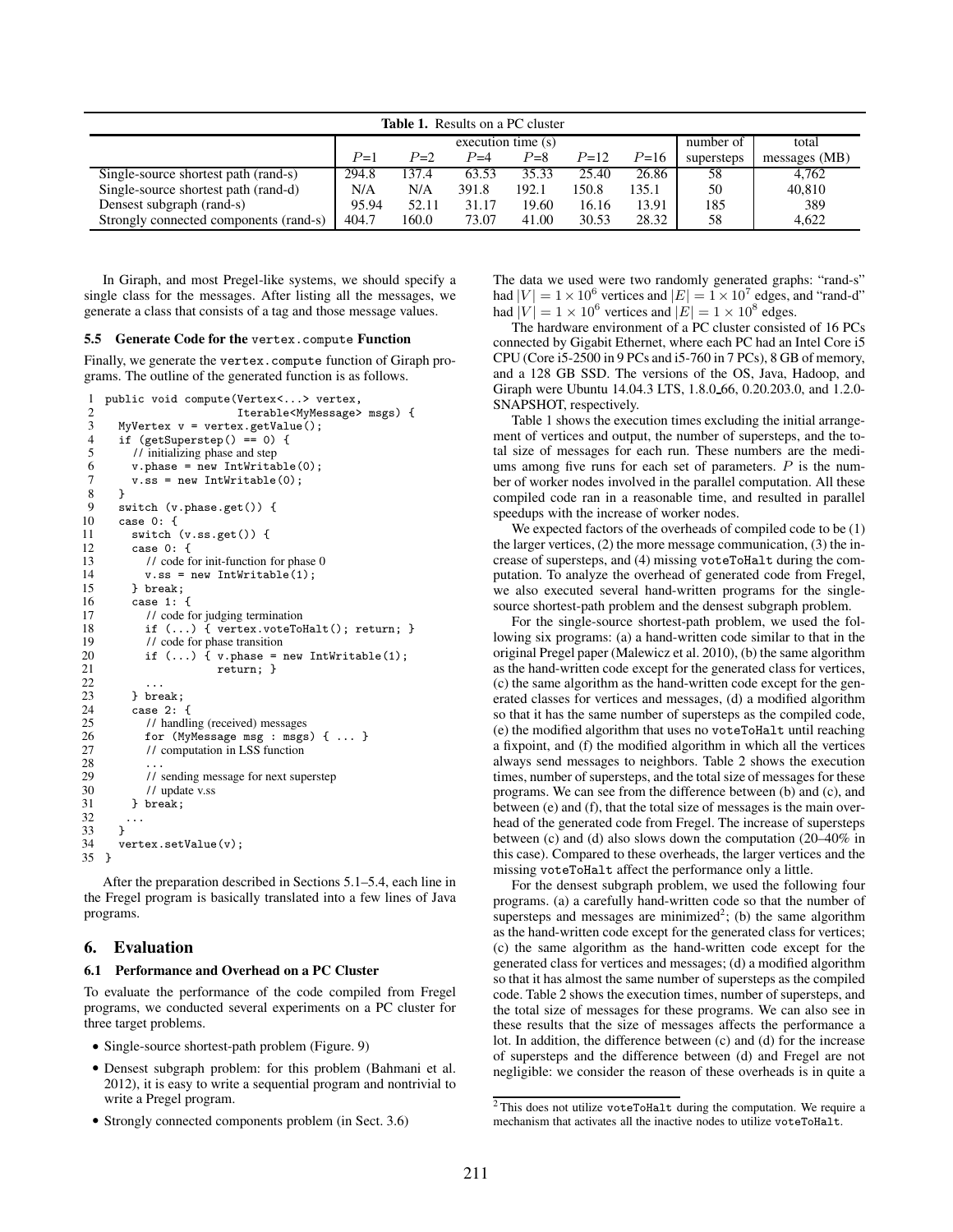| <b>Table 2.</b> Overhead analysis for single-source shortest path |       |                    |        |       |  |  |  |
|-------------------------------------------------------------------|-------|--------------------|--------|-------|--|--|--|
|                                                                   |       | execution time (s) | super- | mes-  |  |  |  |
|                                                                   | $P=4$ | $P=16$             | steps  | sage  |  |  |  |
| a. hand-written                                                   | 7.69  | 4.23               | 29     | 413   |  |  |  |
| $b. + gen.$ vertex                                                | 7.84  | 4.39               | 29     | 413   |  |  |  |
| $c. + gen. message$                                               | 16.35 | 6.67               | 29     | 413   |  |  |  |
| d. + twice supersteps                                             | 19.10 | 9.32               | 58     | 413   |  |  |  |
| e. + no VoteToHalt                                                | 18.62 | 9.21               | 58     | 413   |  |  |  |
| $f_{\rm t}$ + always sending                                      | 59.98 | 26.00              | 58     | 4,762 |  |  |  |
| Fregel                                                            | 63.53 | 26.86              | 58     | 4.762 |  |  |  |

| <b>Table 3.</b> Overhead analysis for densest subgraph |       |                    |        |      |  |  |  |
|--------------------------------------------------------|-------|--------------------|--------|------|--|--|--|
|                                                        |       | execution time (s) | super- | mes- |  |  |  |
|                                                        | $P=4$ | $P=16$             | steps  | sage |  |  |  |
| a. hand-written                                        | 14.12 | 8.14               | 125    | 222  |  |  |  |
| $b. + gen.$ vertex                                     | 15.29 | 8.99               | 125    | 222  |  |  |  |
| $c. + gen. message$                                    | 18.23 | 9.54               | 125    | 389  |  |  |  |
| d. $+1.5 \times$ supersteps                            | 23.29 | 13.21              | 187    | 389  |  |  |  |
| Fregel                                                 | 31.17 | 13 91              | 185    | 389  |  |  |  |

Table 4. Execution time (s), number of supersteps and total message size for single-source shortest path on Amazon EMR

| $P = 8$                                                                                                                   | $P=16$ | $P = 24$ | $P = 36$ | $P = 48$                        |  |  |  |  |
|---------------------------------------------------------------------------------------------------------------------------|--------|----------|----------|---------------------------------|--|--|--|--|
| 341.3                                                                                                                     | 152.1  | 106.3    | 77.8     | 75.7                            |  |  |  |  |
| 3208                                                                                                                      | 2887   | 999.6    | 656.1    | 598.5                           |  |  |  |  |
| Fregel<br>Hand-written: no. of supersteps $= 42$<br>total message size $= 25.6$ GB<br>no. of supersteps $= 84$<br>Fregel: |        |          |          |                                 |  |  |  |  |
|                                                                                                                           |        |          |          |                                 |  |  |  |  |
|                                                                                                                           |        |          |          | total message size $=$ 348.8 GB |  |  |  |  |

few conversions between primitive values (type double, etc.) and Hadoop-specific values (type DoubleWritable, etc.).

### 6.2 Performance on Amazon EMR Cloud Environment

We also made bigger experiments over Amazon EMR cloud environments. The environment of computation nodes was m3.xlarge (CPU Intel Xeon E5-2670 v2, Memory 15 GB, SSD), running Java 1.7, Hadoop 1.0.3, and Giraph 1.2.0-SNAPSHOT.

Table 4 shows the execution times for a randomly generated graph with  $|V| = 5 \times 10^7$  vertices and  $|E| = 5 \times 10^7$  edges. The compiled code has overhead (by a factor of 8–10) but it shows reasonable parallel speedups even on this large cloud environment.

## 7. Related Work

Many researches have investigated recursive approaches to programming graph algorithms in functional languages. There are three approaches. The first approach is to represent cyclic and shared structures using structured trees with binders and then to define structural recursion over this new representation as a basic component for processing graphs (Fegaras and Sheard 1996; Hamana 2010; Oliveira and Cook 2012). The second approach is to use inductive but unstructured representations of graphs. Erwig (Erwig 1997, 2001) proposed an inductive representation with two constructors: an empty graph constructor (the base case) and a graph extended with a node together with its label and edges (the inductive case). *Active pattern matching* is used to define graph algorithms in a recursive way. The third approach is to use infinite regular trees to simulate graphs so that graph algorithms can be specified as structure recursions on infinite regular trees (Buneman et al. 2000; Hidaka et al. 2010, 2013). However, all these approaches focus on sequential computation of graphs while we provide a functional approach to parallel graph processing.

There has been much work on DSL for big graph processing on Pregel. Green-Marl (Hong et al. 2012) is an imperative DSL with built-in data types, operators and functions tailored for the implementation of graph algorithms. Hong et al. showed (Hong et al. 2014) that Green-Marl can be compiled into Pregel. Our approach is different in that our DSL is based on a new functional model and structured by structural recursive functions. Palovca (Lesniak 2012) is an embedded DSL using Haskell as the underlying host language for specifying Pregel algorithms. Unlike our DSL, which is based on a new functional model, it uses a monad to hide the side effects and defines the vertex program in a lower-level way like that in Giraph, which is less declarative than ours. Tung and Hu (Tung and Hu 2015) proposed a DSL for querying graphs on the basis of structural recursion and showed how to compile them into Pregel. However, the language is limited to querying. Moreover, as it is based on tree simulation of graphs, it cannot deal with aggregations on graphs.

It is also useful to design skeletons for describing graph algorithms as they can not only capture a certain class of computation pattern but also be implemented efficiently. One representative work is by Launchbury (Launchbury 1995), which showed that a depth-first-search (DFS) computation pattern can be abstracted as a higher-order function in Haskell and used to specify and reason about many interesting graph algorithms.

The GAS (gather-apply-scatter) model (Bae and Howe 2015; Gonzalez et al. 2012; Sengupta et al. 2015) has recently emerged as a realistic parallel computational model for big graphs. The GAS model and our Fregel model have the same structure of communication (i.e., communication only between neighbor vertices), but their styles of computation differ. The GAS model allows asynchronous computation among vertices to obtain realistic performance by restricting the form of computation in a vertex while the Fregel model allows only synchronous computation. It would be interesting to investigate when and how we can compile Fregel code for asynchronous computation to obtain realistic performance.

## 8. Conclusion

We have presented a novel functional DSL for supporting the development of Pregel programs for processing big graphs. It resembles the role of Pig (Gates et al. 2009) and Hive (Thusoo et al. 2009) systems for supporting development of MapReduce programs from a high-level specification for processing big key-value data. Different from the imperative Pregel, Fregel is functional and declarative, completely removing message passing and explicit state control. The results for compiled Pregel programs generated by our prototype system (which has much room for further optimization) are quite encouraging; the programs have good speedup, are scalable, and are only five to ten times slower than carefully handwritten programs although the system does no optimization.

Fregel's current absolute performance is not sufficient for practical systems for big graph processing. Further work is needed to analyze the performance weaknesses and to develop optimization methods to resolve them. In addition, we will study formal proofs of the correctness of the compilation and normalization and develop sophisticated optimization methods on top of the formal proofs.

## Acknowledgments

This work was supported by JSPS KAKENHI Grant Numbers 15K15974 and 26280020.